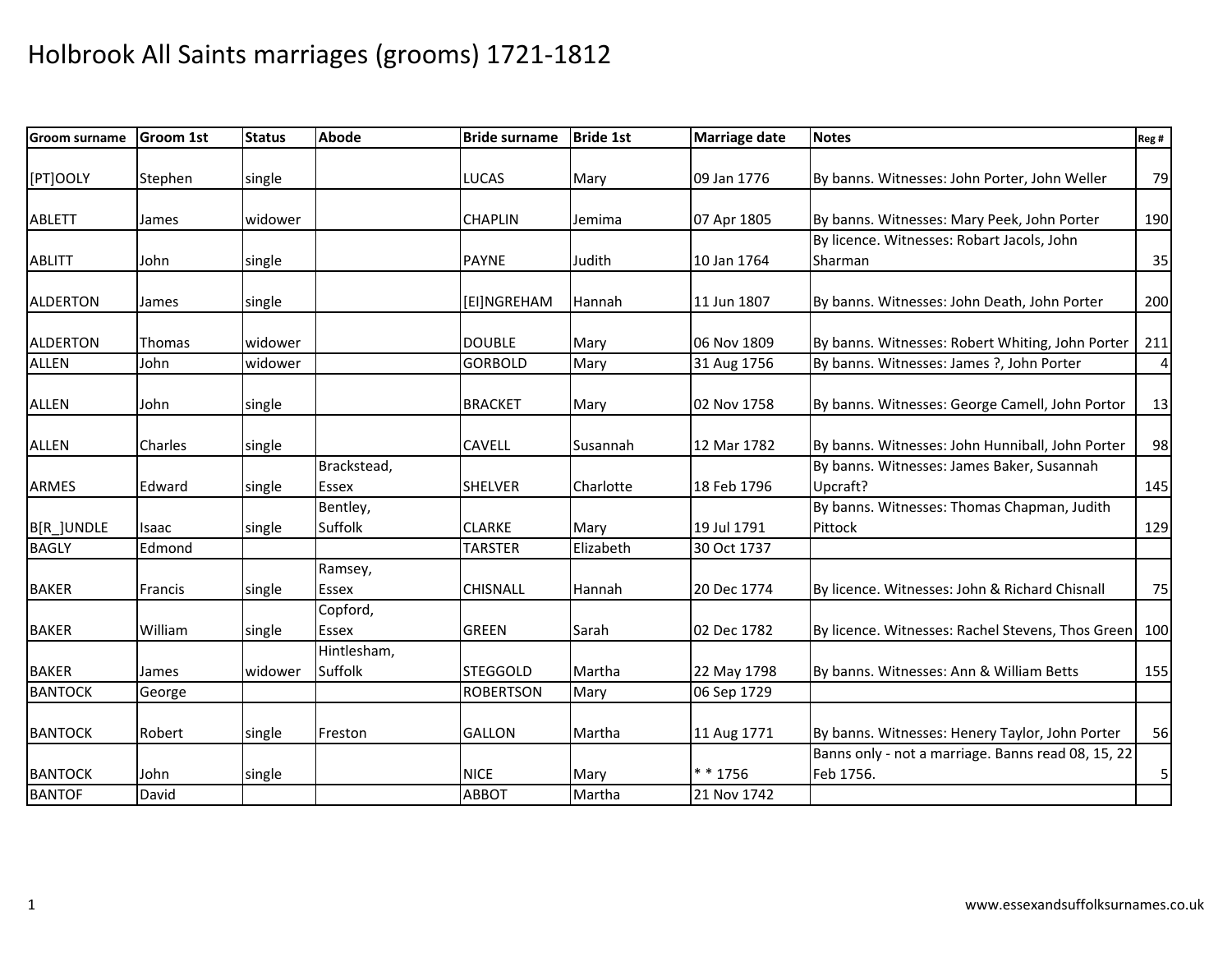| <b>Groom surname</b> | <b>Groom 1st</b> | <b>Status</b> | <b>Abode</b>                 | <b>Bride surname</b> | <b>Bride 1st</b> | <b>Marriage date</b> | <b>Notes</b>                                       | Reg # |
|----------------------|------------------|---------------|------------------------------|----------------------|------------------|----------------------|----------------------------------------------------|-------|
|                      |                  |               | St. Mary at Elm <sup>*</sup> |                      |                  |                      |                                                    |       |
| <b>BANTOFT</b>       | Jonathan         | single        | the Tower, Ipswich           | <b>LOCK</b>          | Lydia            | * Dec 1752           |                                                    |       |
|                      |                  |               | St. Margaret,                |                      |                  |                      |                                                    |       |
| <b>BARKER</b>        | Robert           | single        | Ipswich                      | LAMBERT              | Margeret         | 10 Jun 1745          |                                                    |       |
|                      |                  |               |                              |                      |                  |                      | By banns. Witnesses: George Camell, *ill James     |       |
| <b>BARKER</b>        | Richard          | single        |                              | <b>LUCAS</b>         | Alice            | 21 Sep 1759          | <b>Stuart Lloyd</b>                                | 18    |
|                      |                  |               | Wherstead,                   |                      |                  |                      | By banns. Witnesses: John Groves, John Groves      |       |
| <b>BARKER</b>        | William          | single        | Suffolk                      | <b>GROVES</b>        | Rebecca          | 05 Oct 1790          | linr.                                              | 122   |
|                      |                  |               |                              |                      |                  |                      | By banns. Witnesses: John Porter, Elizabeth        |       |
| <b>BARKER</b>        | Daniel           | single        |                              | <b>SCRUTTON</b>      | Dinah            | 02 Feb 1802          | Stanmer                                            | 169   |
|                      |                  |               |                              |                      |                  |                      |                                                    |       |
| <b>BARKER</b>        | John             | single        |                              | <b>KEEBLE</b>        | Elizabeth        | 17 Oct 1803          | By banns. Witnesses: James Munt, John Porter       | 178   |
| <b>BARNARD</b>       | Edmond           | single        |                              | <b>BARRET</b>        | Mary             | 14 Jul 1753          | By licence                                         |       |
| <b>BASKET</b>        | Thomas           |               |                              | <b>CARTER</b>        | Mary             | 01 Jan 1741/42       |                                                    |       |
| <b>BEAMISH</b>       | Thomas           |               |                              | <b>MAN</b>           |                  | 20 Jan 1726/27       | ye Widdow Man.                                     |       |
| BEARDWELL            | Walter           | single        |                              | PEAC[HK]             | Elizabeth        | 18 Dec 1798          | By banns. Witnesses: Mary Peach?, John Porter      | 158   |
|                      |                  |               |                              |                      |                  |                      | By banns. Witnesses: Marvellous Froud senr.,       |       |
| <b>BENTLY</b>        | Edward           | single        |                              | <b>FROUD</b>         | Mary             | 14 Jun 1772          | <b>Marvellous Froud</b>                            | 63    |
| <b>BETTS</b>         | John             | single        |                              | <b>WHITING</b>       | Ann              | 27 Aug 1764          | By banns. Witnesses: Adam Hewke, John Porter       | 39    |
|                      |                  |               |                              |                      |                  |                      | By banns. Witnesses: William Wiggen, Hannah        |       |
| <b>BETTS</b>         | William          | single        |                              | <b>HUNT</b>          | Maria            | 04 Nov 1800          | Hunt                                               | 165   |
| <b>BLYTH</b>         | Samuel           | single        |                              | <b>ALLEN</b>         | Mary             | 19 Jan 1777          | By banns. Witnesses: James Munt, John Porter       | 84    |
|                      |                  |               |                              |                      |                  |                      |                                                    |       |
| <b>BORRET</b>        | Thomas           | single        |                              | <b>BOYCE</b>         | Elizabeth        | 06 May 1757          | By banns. Witnesses: Adam Crane, John Porter       | 10    |
|                      |                  |               |                              |                      |                  |                      | Banns only - not a marriage. Banns read 02, 09, 16 |       |
| <b>BOYCE</b>         | William          | widower       |                              | <b>BAKER</b>         | Sarah            | * * 1754             | Jun 1754.                                          | 1     |
| <b>BRAHAM</b>        | Will.            |               |                              | <b>HUKE</b>          | Alice            | 11 Oct 1734          |                                                    |       |
| <b>BRAME</b>         | John             | single        |                              | <b>PACK</b>          | Susan            | 21 May 1771          | By licence. Witnesses: James [K_]een, John Porter  | 55    |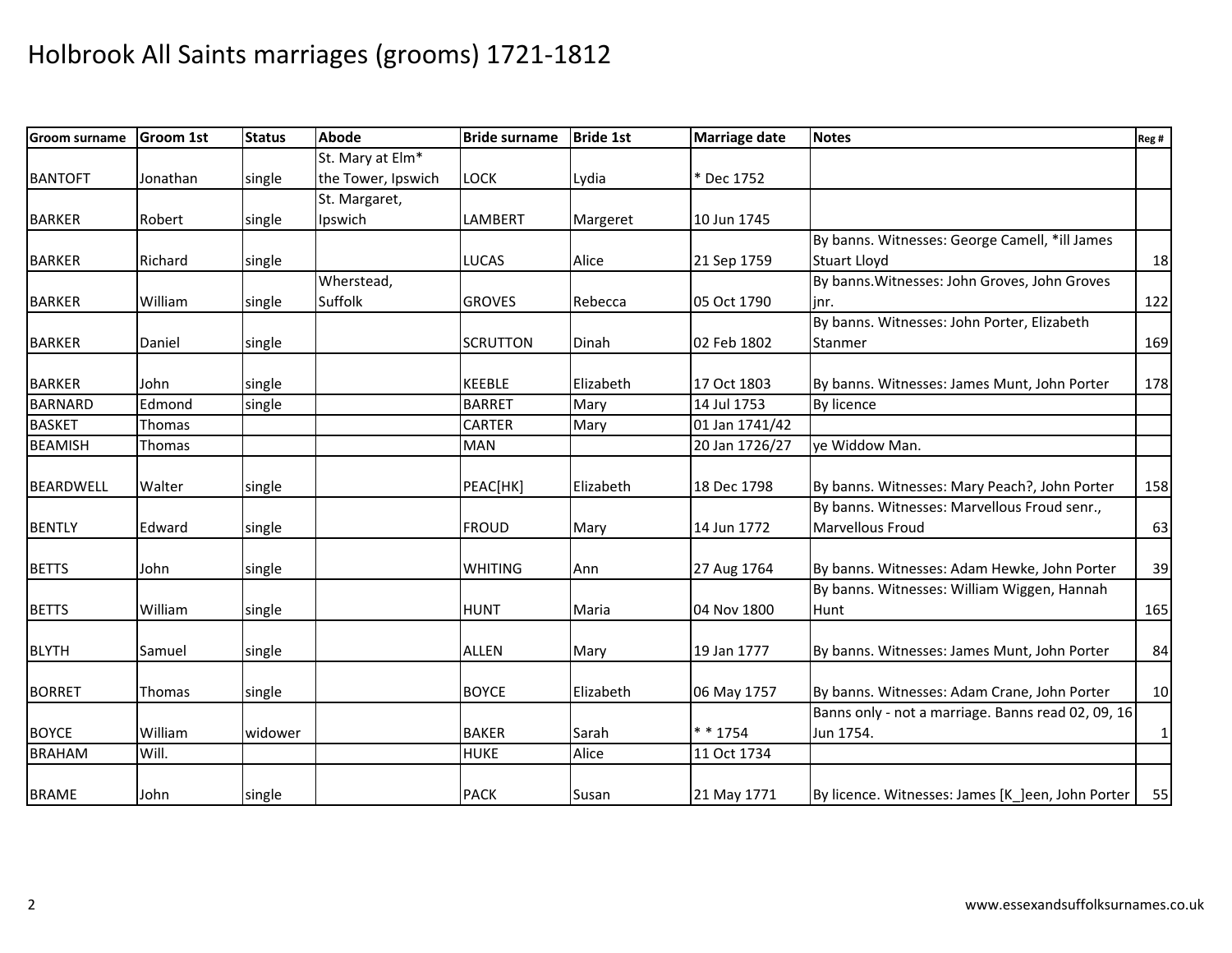| <b>Groom surname</b> | <b>Groom 1st</b> | <b>Status</b> | <b>Abode</b>   | <b>Bride surname</b> | <b>Bride 1st</b> | <b>Marriage date</b> | <b>Notes</b>                                     | Reg # |
|----------------------|------------------|---------------|----------------|----------------------|------------------|----------------------|--------------------------------------------------|-------|
| <b>BRILL</b>         | George           | single        | Melton         | <b>FISHER</b>        | Hannah           | 01 Feb 1741/42       |                                                  |       |
|                      |                  |               | St. Nicholas,  |                      |                  |                      | By licence. Witnesses: James Franklen, Elizabeth |       |
| <b>BROWN</b>         | Jonathan         | single        | Harwich, Essex | <b>TAYLOR</b>        | Mary             | 30 Aug 1786          | Tayler                                           | 113   |
| <b>BULL</b>          | John             | single        |                | POOLY                | Mary             | 10 Jul 1738          |                                                  |       |
|                      |                  |               |                |                      |                  |                      |                                                  |       |
| <b>BUMPSTEAD</b>     | Daniel           | single        |                | <b>NUNN</b>          | Sarah            | 13 Jan 1785          | By banns. Witnesses: Martha Porter, Thos Walam   | 107   |
|                      |                  |               | Beaumont,      |                      |                  |                      |                                                  |       |
| <b>BURGESS</b>       | William          | single        | <b>Essex</b>   | <b>FREEMAN</b>       | Margeret         | 17 Jul 1752          | Margeret Freeman, sojourner in East Bergholt.    |       |
|                      |                  |               |                |                      |                  |                      | By banns. Witnesses: Elizabeth Po[ir]son, John   |       |
| <b>BURGESS</b>       | William          | single        |                | PO[RI]SON            | Sarah            | 29 Oct 1790          | Porter                                           | 125   |
|                      |                  |               |                |                      |                  |                      |                                                  |       |
| <b>BURGESS</b>       | William          | single        |                | INGRAM               | Mary             | 07 Apr 1807          | By banns. Witnesses: William Brame, John Porter  | 199   |
|                      |                  |               |                |                      |                  |                      | By banns. Witnesses: Elizabeth Bardwell, Edward  |       |
| <b>BURROWS</b>       | James            | widower       |                | <b>DALDY</b>         | Susan            | 13 Nov 1804          | Munt                                             | 189   |
| <b>BUTTS</b>         | John             |               |                | <b>NUNN</b>          | Elizabeth        | 13 Nov 1737          |                                                  |       |
| <b>CABBON</b>        | William          |               |                | <b>BETTS</b>         | Catharine        | 04 May 1731          |                                                  |       |
| <b>CABBORN</b>       | William          |               |                | <b>TAYLER</b>        | Hannah           | 23 Dec 1729          |                                                  |       |
| CARD                 | Samuel           |               |                | <b>BLOSS</b>         | Ann              | * Sep 1734           |                                                  |       |
|                      |                  |               | Wrabness,      |                      |                  |                      |                                                  |       |
| <b>CARRINGTON</b>    | William          | single        | Essex          | <b>FORDEN</b>        | Sarah            | 28 Dec 1802          | By banns. Witnesses: John Rowland, John Porter   | 171   |
|                      |                  |               |                |                      |                  |                      | By banns. Witnesses: William Carrington, John    |       |
| <b>CARRINGTON</b>    | John             | widower       |                | <b>HOWLETT</b>       | Martha           | 11 Mar 1807          | Porter                                           | 198   |
| <b>CARTER</b>        | Robt             | single        |                | <b>HILL</b>          | Elizh            | 10 Oct 1784          | By banns. Witnesses: Sarah R*, John Porter       | 104   |
|                      |                  |               |                |                      |                  |                      |                                                  |       |
| <b>CAVELL</b>        | Charles          | single        |                | <b>HUNNIBALL</b>     | Sarah            | 26 Dec 1797          | By banns. Witnesses: Maria Baker?, Robert Cook   | 154   |
| <b>CHAPLIN</b>       | Richard          | single        |                | <b>BACON</b>         | Mary             | 06 Aug 1795          | By banns. Witnesses: John & Mary Dawson          | 143   |
|                      |                  |               |                |                      |                  |                      |                                                  |       |
| <b>CHILD</b>         | Joseph           | widower       |                | <b>WHINEY</b>        | Susanna          | 26 Nov 1772          | By banns. Witnesses: Robert Whiney, John Porter  | 60    |
| <b>CHISNAL</b>       | Samuel           | widower       |                | <b>BUSH</b>          | Sarah            | 15 Jul 1750          | By banns                                         |       |
|                      |                  |               |                |                      |                  |                      | By banns. Witnesses: Marvellous Froud, John      |       |
| <b>CHISNALL</b>      | Charles          | single        |                | <b>SCRIVENOR</b>     | Susan            | 17 Oct 1763          | Porter                                           | 34    |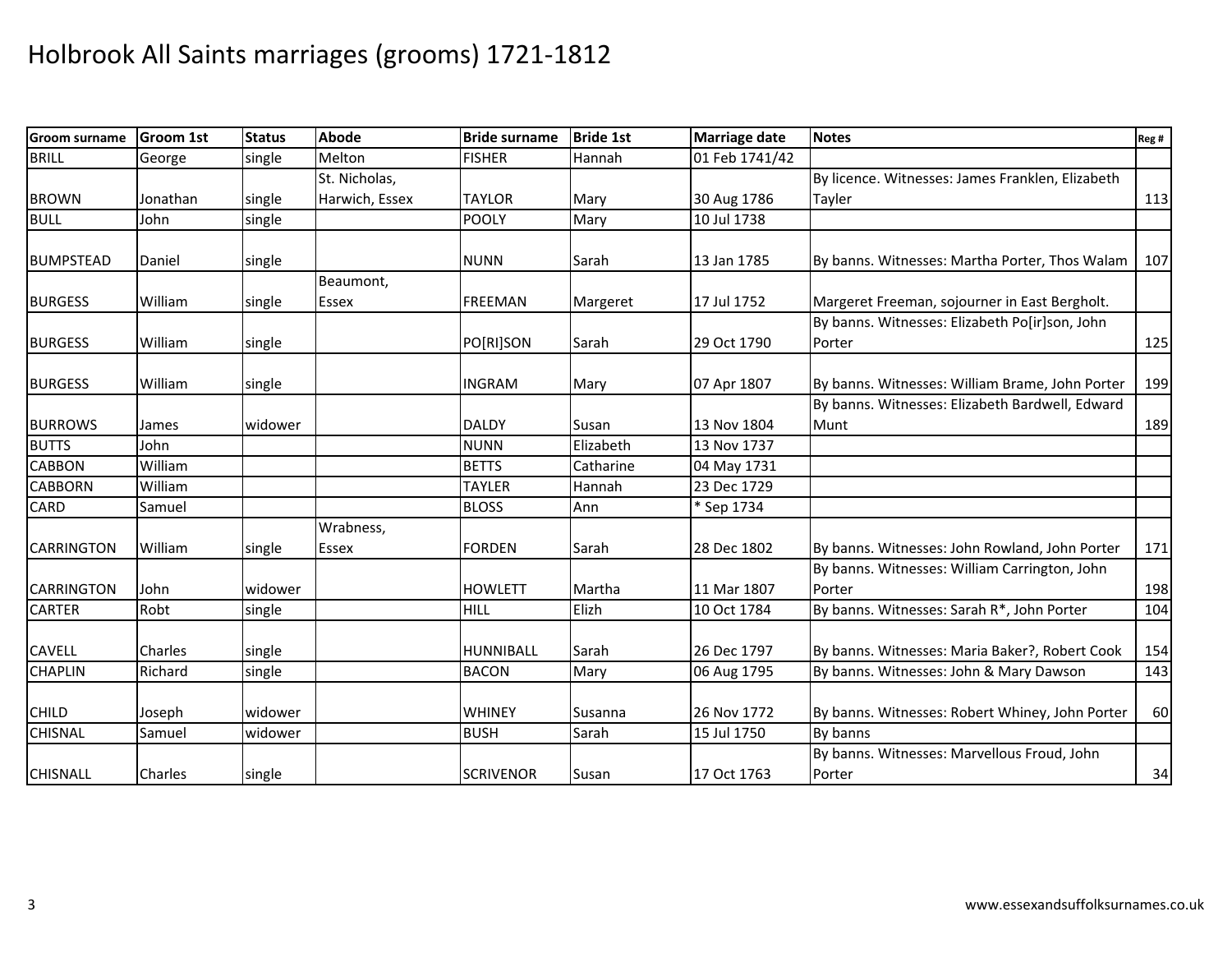| <b>Groom surname</b> | <b>Groom 1st</b> | <b>Status</b> | <b>Abode</b>             | <b>Bride surname</b> | <b>Bride 1st</b> | <b>Marriage date</b> | <b>Notes</b>                                       | Reg #          |
|----------------------|------------------|---------------|--------------------------|----------------------|------------------|----------------------|----------------------------------------------------|----------------|
|                      |                  |               |                          |                      |                  |                      | Banns only - not a marriage. Banns read 12, 19, 26 |                |
| <b>CHISNALL</b>      | Thomas           | single        |                          | <b>WOOD</b>          | Sarah            | $* * 1757$           | Jun 1757.                                          | 15             |
| <b>CLARK</b>         | James            |               | Freston                  | CROXON               | Susan            | 22 Aug 1742          |                                                    |                |
| <b>CLARK</b>         | Thomas           | single        |                          | <b>BOOMER</b>        | Hannah           | * Feb 1747/8         |                                                    |                |
|                      |                  |               |                          |                      |                  |                      |                                                    |                |
| <b>CLARK</b>         | Thomas           | single        |                          | <b>BENNET</b>        | Susan            | 18 Mar 1757          | By banns. Witnesses: James Munt, John Porter       | 8 <sup>1</sup> |
| <b>CLARK</b>         | John             | single        |                          | <b>HALL</b>          | Sarah            | 09 Oct 1762          | By licence. Witnesses: Henry Hall, John Cuckow     | 29             |
| <b>CLARK</b>         | Percival         | single        |                          | <b>SCRUTTON</b>      | Elizabeth        | 02 Nov 1790          | By banns. Witnesses: Mary Clarke, Sarah Scrutton   | 126            |
| <b>CLARKE</b>        | Pursifull        |               |                          | <b>HOWS</b>          | Mary             | 15 Oct 1730          |                                                    |                |
|                      |                  |               | Little Holland,          |                      |                  |                      |                                                    |                |
| <b>CLARKE</b>        | James            | single        | Essex                    | <b>INGRAM</b>        | Mary             | 11 Oct 1786          | By banns. Witnesses: Susanna Gage, John Porter     | 114            |
| <b>CLARKE</b>        | John             | single        |                          | <b>RICH</b>          | Hannah           | 30 Dec 1794          | By banns. Witnesses: John Peck, Jo. Porter         | 141            |
|                      |                  |               |                          |                      |                  |                      | By banns. Witnesses: Elizabeth Clarke, Jno         |                |
| <b>CLARKE</b>        | Joseph           | single        |                          | <b>LAMBERT</b>       | Mary             | 24 Oct 1805          | Garwood, Alexr Donn                                | 193            |
|                      |                  |               |                          |                      |                  |                      | By banns. Witnesses: Mary Ann Brundell, William    |                |
| <b>CLARKE</b>        | John             | single        |                          | <b>SCOTT</b>         | Martha           | 16 Jul 1811          | Holden                                             | 222            |
| <b>CLARKE</b>        | Joseph           | bachelor      |                          | <b>SEAGER</b>        | Sarah            | 10 Aug 1812          | By banns. Witnesses: J. Seager, Martha Clarke      | 225            |
| <b>COLE</b>          | Abraham          | single        |                          | SPARROW              | Susan            | 02 Nov 1746          |                                                    |                |
| <b>COLE</b>          | Abraham          | single        |                          | <b>MORGAN</b>        | Rebecca          | 17 May 1808          | By banns. Witnesses: William Hinson, Abm Payne     | 206            |
| <b>COOK</b>          | James            | single        | Harkstead                | <b>CUTHBERT</b>      | Elizabeth        | 28 May 1764          | By licence. Witnesses: Thomas Taylor, John Porter  | 37             |
| <b>COOK</b>          | William          | single        | Grimsborough,<br>Suffolk | HUNNIBALL            | Sarah            | 12 Jun 1778          | By licence. Witnesses: James Munt, Thos Green      | 89             |
| <b>COOK</b>          | Robert           | single        |                          | <b>SCOTT</b>         | Mary             | 26 Dec 1791          | By banns. Witnesses: John Porter, Sarah Frost      | 131            |
| <b>COOK</b>          | William          | single        |                          | <b>HUNT</b>          | Dinah            | 12 Jan 1803          | By banns. Witnesses: Hannah Spink, John Porter     | 172            |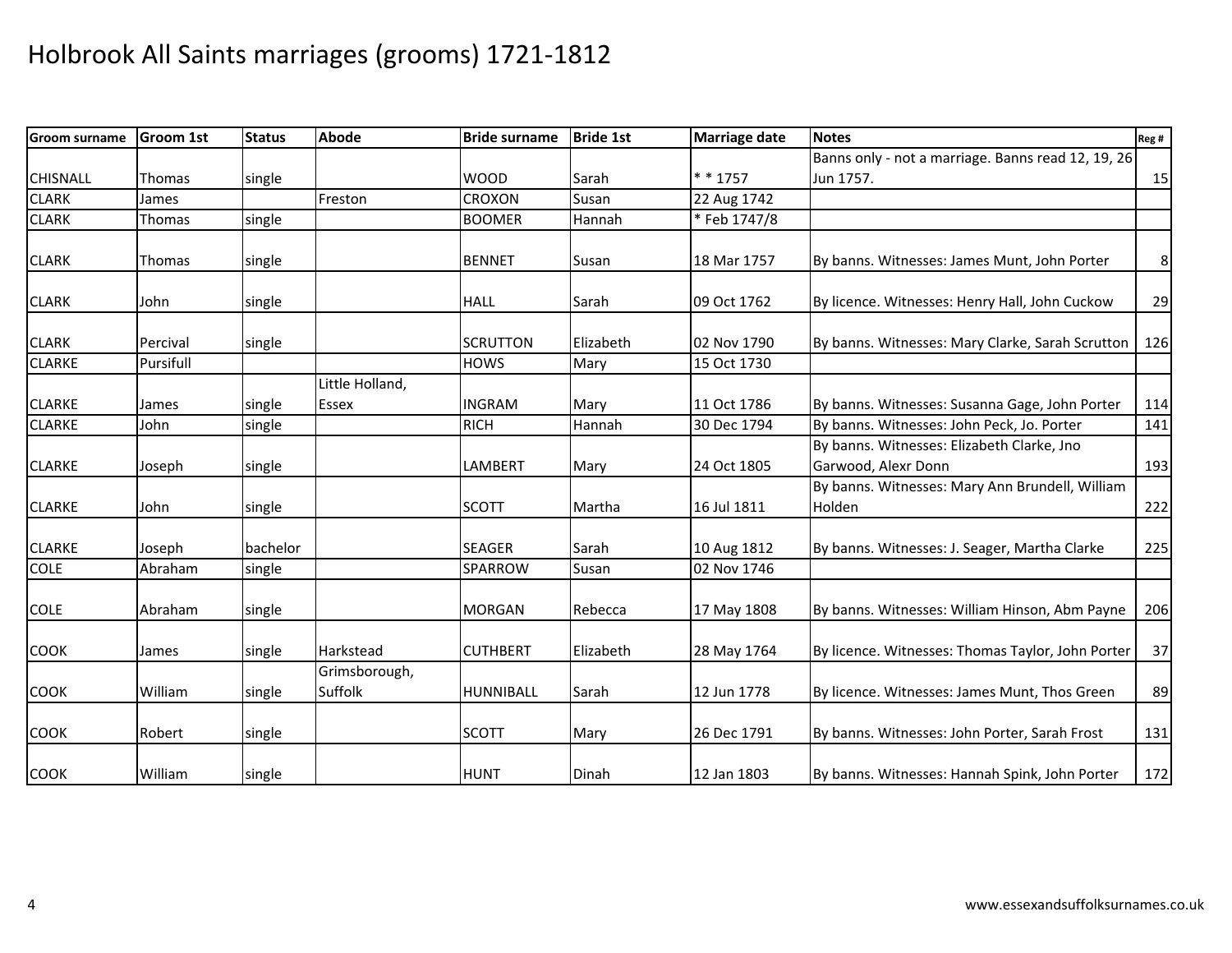| <b>Groom surname</b> | <b>Groom 1st</b> | <b>Status</b> | Abode     | <b>Bride surname</b> | <b>Bride 1st</b> | <b>Marriage date</b> | <b>Notes</b>                                                              | Reg # |
|----------------------|------------------|---------------|-----------|----------------------|------------------|----------------------|---------------------------------------------------------------------------|-------|
|                      |                  |               |           |                      |                  |                      | By banns. Witnesses: John Edgar, Susan Martin,                            |       |
| <b>COOK</b>          | John             | single        |           | <b>JOHNSON</b>       | Rachel           | 08 Jan 1807          | Martha Canham                                                             | 197   |
| <b>COOPER</b>        | William          | single        | Wa[lt]sum | <b>WRIGHT</b>        | Sarah            | 06 Aug 1745          |                                                                           |       |
|                      |                  |               |           |                      |                  |                      | By banns. Witnesses: Edmund Baker, Thomas                                 |       |
| <b>COOPER</b>        | John             | single        |           | <b>WEBSTER</b>       | Sarah            | 02 Nov 1788          | Seager                                                                    | 119   |
| <b>COWEY</b>         | Daniel           |               |           | <b>SUEL</b>          | Elizabeth        | 29 Dec 1737          |                                                                           |       |
| CRANE                | Adam             | single        |           | <b>BOYCE</b>         | Sarah            | 02 Jan 1752          | By banns                                                                  |       |
| <b>CRANE</b>         | Adam             | widower       |           | <b>WHINNY</b>        | Sarah            | 23 May 1763          | By licence. Witnesses: John Waller, John Porter                           | 33    |
| <b>CROSS</b>         | John             | single        |           | <b>CANHAM</b>        | Susan            | 16 Oct 1794          | By licence. Witnesses: Mary Cross, Thos Shave                             |       |
| <b>CROSS</b>         | John             | widower       |           | <b>GODBOLD</b>       | Sarah            | 31 Jul 1804          | By licence. Witnesses: Ann Cross, Wm Hyem                                 | 187   |
| <b>CROXEN</b>        | John             |               |           | <b>FOX</b>           | Susan            | 27 Jan 1721/22       |                                                                           |       |
| <b>CUDBARD</b>       | John             |               |           | <b>WILCHER</b>       | Eliz.            | 28 Sep 1729          |                                                                           |       |
| <b>CURTIS</b>        | Robert           | single        | Washbrook | WELHAM               | Sarah            | 12 Oct 1795          | By banns. Witnesses: Thos Wallam, John Porter                             | 144   |
| <b>CURTIS</b>        | Robert           | widower       |           | <b>BARFIELD</b>      | Elizabeth        | 03 Oct 1803          | By banns. Witnesses: Hannah Hunt, John Porter                             | 176   |
| <b>DALDY</b>         | Ephraim          | single        | Arwarton  | <b>MUNT</b>          | Hannah           | 13 Oct 1756          | By banns. Witnesses: William Munt, John Porter                            | 5     |
| <b>DALDY</b>         | George           | single        |           | <b>HALL</b>          | Jane             | 08 Apr 1757          | By banns. Witnesses: Albon Dickerson, John<br>Porter                      | 9     |
| <b>DALDY</b>         | George           | single        | Wherstead | <b>PLANTIN</b>       | Sarah            | 16 Dec 1778          | By banns. Witnesses: John Waller, John Porter                             | 90    |
| <b>DALDY</b>         | <b>Thomas</b>    | single        |           | <b>SEAGAR</b>        | Elizh.           | 11 Oct 1782          | By banns. Witnesses: Thos. Seagar, John Porter                            | 99    |
|                      |                  |               |           |                      |                  |                      | By banns. Witnesses: John Porter, Thos                                    |       |
| <b>DALDY</b>         | <b>Thomas</b>    |               |           | <b>CHISNAL</b>       | Susanna          | 29 Nov 1785          | WallamStatus of groom not clear - very smudged.<br>Possibly says widower. | 110   |
| <b>DALDY</b>         | William          | single        |           | <b>PAYNE</b>         | Mary             | 13 Feb 1810          | By banns. Witnesses: Isaac Peck, Sarah Burrows,<br><b>Caroline Allen</b>  | 214   |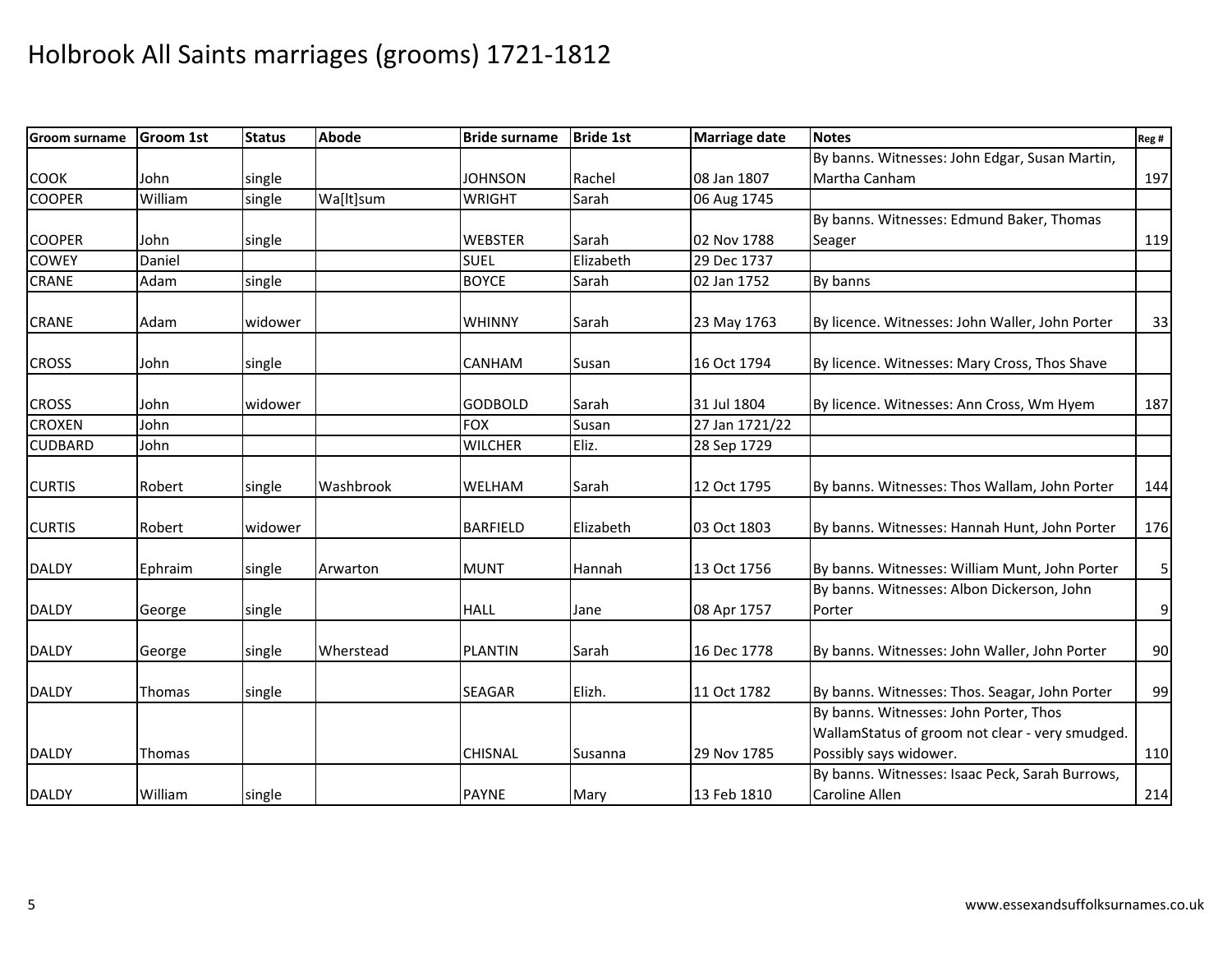| <b>Groom surname</b> | <b>Groom 1st</b> | <b>Status</b> | <b>Abode</b>             | <b>Bride surname</b> | <b>Bride 1st</b> | <b>Marriage date</b> | <b>Notes</b>                                                                                                       | Reg # |
|----------------------|------------------|---------------|--------------------------|----------------------|------------------|----------------------|--------------------------------------------------------------------------------------------------------------------|-------|
| <b>DANIEL</b>        | William          | single        |                          | <b>SEAGER</b>        | Hannah           | 24 Jun 1804          | By banns. Witnesses: Martha Seager, John Porter                                                                    | 185   |
| <b>DAVEY</b>         | James            | single        |                          | <b>PATRICK</b>       | Elizabeth        | 30 Dec 1806          | By banns. Witnesses: Samuel Vincent, John Porter                                                                   | 196   |
| <b>DAY</b>           | <b>Matthias</b>  | widower       |                          | <b>KEEBLE</b>        | Elizabeth        | 15 Sep 1812          | By banns. Witnesses: Simon Goodwin, John Porter                                                                    | 226   |
| <b>DAYNES</b>        | John             | single        |                          | <b>BRAME</b>         | Mary             | 10 Apr 1760          | By banns. Groom's name is written "Dains" but he<br>spells it "Daynes". Witnesses: Barzillai Hars?, John<br>Porter | 21    |
| <b>DEWARD</b>        | John             | widower       | St. Margaret,<br>Ipswich | <b>GLADWIN</b>       | Lydia            | 08 May 1785          | By banns. Witnesses: John Groves, John Porter                                                                      | 109   |
| <b>DRIVER</b>        | James            | single        |                          | <b>TAYLOR</b>        | Sarah            | 24 Jul 1774          | By banns. Witnesses: John Waller, John Porter                                                                      | 71    |
| <b>DRIVER</b>        | James            | single        |                          | <b>SCOTT</b>         | Elizabeth        | 01 Nov 1803          | By banns. Witnesses: James Driver, John Porter                                                                     | 180   |
| <b>DRIVER</b>        | James            | widower       |                          | <b>GUYHANT</b>       | Susan            | 23 Oct 1804          | By banns. Witnesses: John Munt, Elizabeth Patrick                                                                  | 188   |
| <b>DRIVER</b>        | Robert           | bachelor      |                          | <b>CARTER</b>        | Sarah            | 01 Nov 1808          | By banns. Witnesses: John Clark, John Porter                                                                       | 209   |
| <b>DRIVER</b>        | John             | single        |                          | <b>PAGE</b>          | Mary Ann         | 24 Jul 1810          | By banns. Witnesses: William Chaplin, Mary Driver                                                                  | 216   |
| <b>DRIVER</b>        | John             | widower       |                          | <b>FARDEN</b>        | Mary             | 08 Oct 1811          | By banns. Witnesses: James Farthin, John Porter                                                                    | 223   |
| <b>DUNNETT</b>       | Saml             | single        |                          | <b>DALDY</b>         | Jane             | 24 Dec 1784          | By banns. Witnesses: Saml Chisnall, John Porter                                                                    | 106   |
| <b>DUNNETT</b>       | Thomas           | single        |                          | <b>FRYATT</b>        | Susan            | 17 May 1808          | By banns. Witnesses: Samuel Dunnett, John<br>Porter                                                                | 207   |
| <b>DUNNETT</b>       | Samuel           | single        |                          | <b>HISKEY</b>        | Mary             | 14 May 1810          | By banns. Witnesses: Robt Whiting, Charles Page                                                                    | 215   |
| <b>DURANT</b>        | John             |               |                          | <b>NORRIS</b>        | Susan            | 29 Sep 1731          |                                                                                                                    |       |
| <b>DURRANT</b>       | John             | widower       | Hadleigh,<br>Suffolk     | <b>BAKER</b>         | Rose             | 19 Apr 1808          | By licence. Witnesses: Wm & Elizabeth Baker                                                                        | 205   |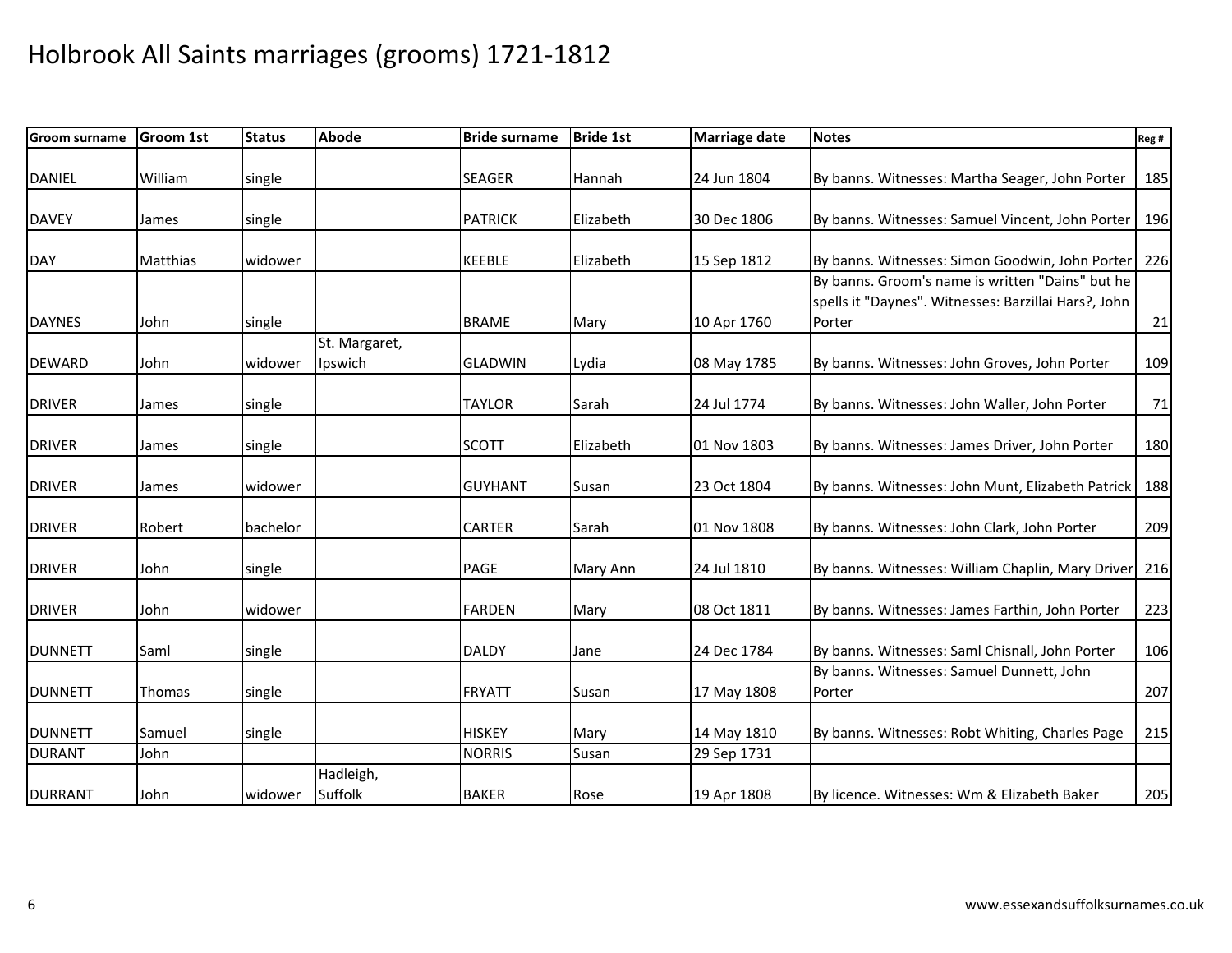| <b>Groom surname</b> | <b>Groom 1st</b> | <b>Status</b> | Abode                           | <b>Bride surname</b> | <b>Bride 1st</b> | <b>Marriage date</b> | <b>Notes</b>                                                    | Reg #          |
|----------------------|------------------|---------------|---------------------------------|----------------------|------------------|----------------------|-----------------------------------------------------------------|----------------|
| <b>EDGAR</b>         | Robert           |               |                                 | <b>THORN</b>         | Judith           | 21 Dec 1730          |                                                                 |                |
| <b>EDGAR</b>         | Edmund           | single        | Great<br>Finborough,<br>Suffolk | <b>JOHNSON</b>       | Sarah            | 16 May 1797          | By licence. Witnesses: P. Lathbury (Clerk), G.<br><b>Bayley</b> | 150            |
| <b>ELLINGTON</b>     | Robert           | single        |                                 | <b>KING</b>          | Elizabeth        | 19 Feb 1766          | By licence. Witnesses: Abraham King, John Porter                | 42             |
| <b>ELLINGTON</b>     | Robert           | widower       |                                 | <b>RAMSEY</b>        | Sarah            | 18 Aug 1777          | By banns. Witnesses: John Porter, John Hunniball                | 85             |
| <b>ELLINGTON</b>     | Samuel           | single        |                                 | <b>SEAGER</b>        | Sarah            | 21 Nov 1797          | By banns. Witnesses: Thomas Seager, John Porter                 | 153            |
| <b>FARDEN</b>        | William          | single        |                                 | <b>SPINK</b>         | Mary             | 27 Oct 1801          | By banns. Witnesses: John Hay*ad, John Porter                   | 168            |
| <b>FELL</b>          | William          | single        | St. Clement,<br>Ipswich         | <b>GODFREY</b>       | Sarah            | 31 Oct 1803          | By licence. Witnesses: Susan Martin, William<br>Manning         | 179            |
| <b>FELLGATE</b>      | George           | widower       | Manningtree,<br>Essex           | <b>CLARKE</b>        | Mary             | 10 Oct 1797          | By licence. Witnesses: Simon Goodwin, Mary<br>Abbott            | 151            |
| <b>FENN</b>          | Benjamin         | single        |                                 | <b>CHISNALL</b>      | Sarah            | 24 Dec 1784          | By banns. Witnesses: Saml Chisnall, John Porter                 | 105            |
| <b>FIELD</b>         | Thomas           | single        |                                 | <b>HASTE</b>         | Ann              | 21 Nov 1759          | By banns. Witnesses: James Munt, John Porter                    | 19             |
| <b>FILER</b>         | Francis          |               |                                 | LAU ENCE             | Dinah            | 22 Nov 1722          |                                                                 |                |
| <b>FILER</b>         | Francis          | widower       |                                 | <b>MOORLAND</b>      | Martha           | 20 May 1755          | By banns. Witnesses: George Camell, John Portor                 | $\overline{c}$ |
| <b>FLORY</b>         | Richard          | single        |                                 | <b>DOUBLE</b>        | Abigail          | 30 Jan 1810          | By banns. Witnesses: William Flory, Sarah Scopes                | 213            |
| <b>FLOWERDEW</b>     | Thomas           |               | Chelmondiston                   | <b>MARKHAM</b>       | Sarah            | 03 Feb 1743/44       |                                                                 |                |
| <b>FOX</b>           | Stephen          |               |                                 | <b>EDGAR</b>         | Mary             | 23 Mar 1722/23       |                                                                 |                |
| <b>FRANCIS</b>       | Samuel           | single        |                                 | <b>REED</b>          | Sarah            | 22 Nov 1747          |                                                                 |                |
| <b>FROST</b>         | William          | single        |                                 | <b>SHEPPERD</b>      | Margeret         | 05 Nov 1750          | By banns                                                        |                |
| <b>FROST</b>         | William          | single        | Chelmondiston                   | <b>CRANE</b>         | Hannah           | 03 Jan 1776          | By banns. Witnesses: Frances & William Hewke                    | 78             |
| <b>FROST</b>         | William          | widower       |                                 | <b>CHISNALL</b>      | Mary             | 06 Jun 1784          | By banns. Witnesses: Saml & Sarah Chisnall                      | 102            |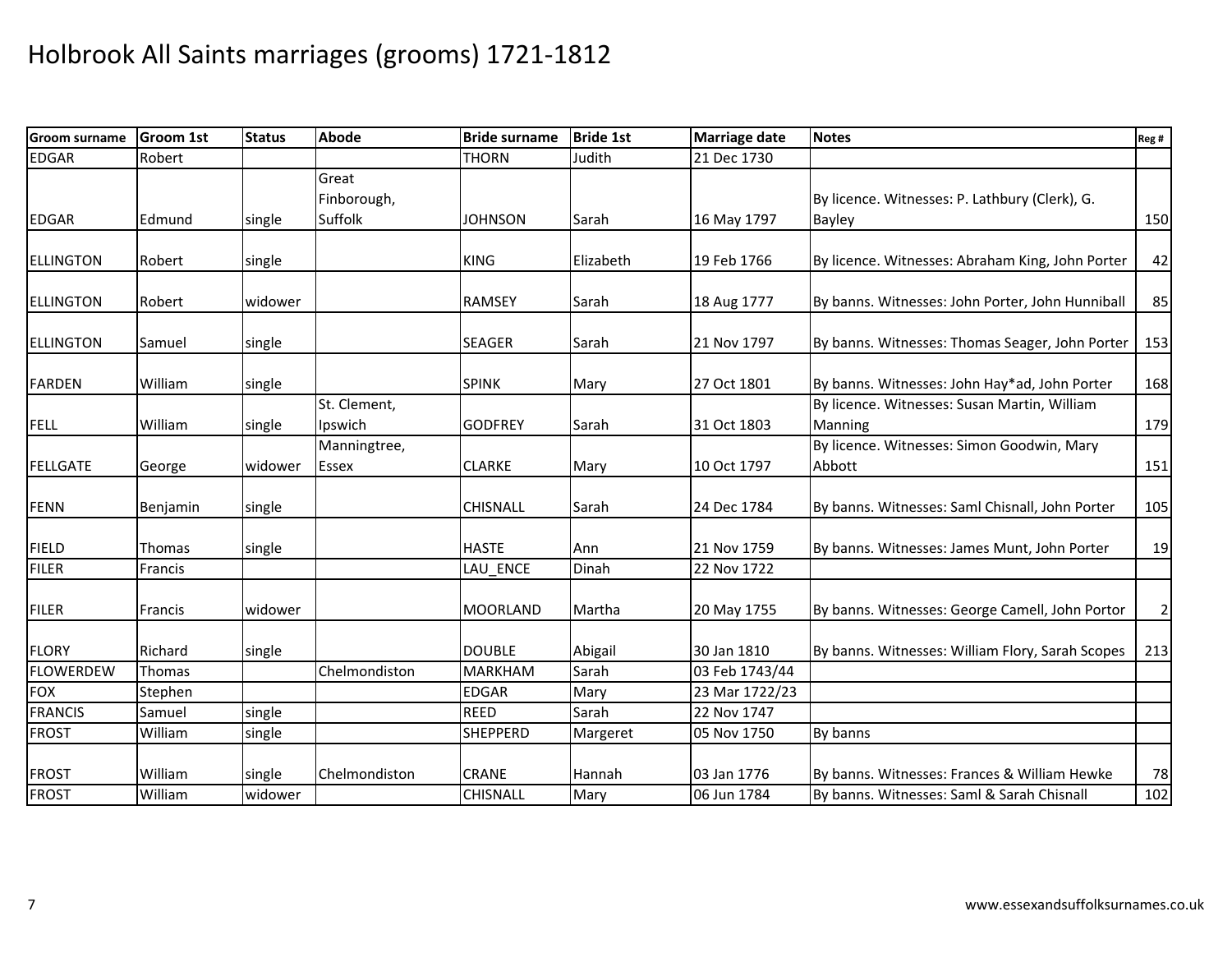| <b>Groom surname</b> | <b>Groom 1st</b> | <b>Status</b> | <b>Abode</b> | <b>Bride surname</b> | <b>Bride 1st</b> | <b>Marriage date</b> | <b>Notes</b>                                             | Reg #          |
|----------------------|------------------|---------------|--------------|----------------------|------------------|----------------------|----------------------------------------------------------|----------------|
|                      |                  |               |              |                      |                  |                      | By banns. Witnesses: Benjamin Wolshinham, John           |                |
| <b>FROUD</b>         | William          | single        |              | <b>FALLOWS</b>       | Ann              | 22 Feb 1757          | Porter                                                   | 7 <sup>1</sup> |
|                      |                  |               |              |                      |                  |                      |                                                          |                |
| <b>FROUD</b>         | Marvellous       | single        |              | <b>KING</b>          | Ann              | 19 May 1766          | By banns. Witnesses: Abraham King, Wm Day                | 44             |
| <b>FULLER</b>        | John             | single        |              | <b>CROUCH</b>        | Sarah            | 16 Feb 1768          | By banns. Witnesses: Thomas Field, John Porter           | 50             |
|                      |                  |               |              |                      |                  |                      |                                                          |                |
| <b>GARDENER</b>      | James            | single        | Stutton      | <b>SNUSHER</b>       | Hannah           | 13 Feb 1797          | By licence. Witnesses: Thos Alderton, John Porter        | 148            |
| <b>GARROD</b>        | George           | single        |              | <b>SMITH</b>         | Elizabeth        | 22 Nov 1767          | By banns. Witnesses: Marget Chisnall, John Porter        | 48             |
|                      |                  |               |              |                      |                  |                      | By banns. Witnesses: John Hunniball, George              |                |
| <b>GILLY</b>         | Daniel           | single        |              | <b>WILSON</b>        | Sarah            | 11 Jun 1761          | Camell                                                   | 25             |
| <b>GLAFIELD</b>      | Will.            |               |              | <b>LUFF</b>          | Susan            | 14 Oct 1734          |                                                          |                |
| <b>GLANFIELD</b>     | Joseph           | bachelor      |              | <b>GRIMWOOD</b>      | Maria            | 04 Aug 1812          | By banns. Witnesses: * n Boyce, Eliza Roberts            | 224            |
|                      |                  |               |              |                      |                  |                      |                                                          |                |
| <b>GOOCH</b>         | Robert           | single        |              | <b>STEDMAN</b>       | Sarah            | 18 Nov 1806          | By banns. Witnesses: Sarah Cavell, John Porter           | 195            |
|                      |                  |               |              |                      |                  |                      | By licence. Witnesses: Thos Green jnr., John             |                |
|                      |                  |               |              |                      |                  |                      | Porter. Bride's surname spelt as "Stephens" in the       |                |
| <b>GOODWIN</b>       | Simon            | single        |              | <b>STEPHENS</b>      | Rachel           | 28 Oct 1788          | register but she spells it "Stevens".                    | 118            |
| <b>GORBOLD</b>       | Shadrach         | single        | Stutton      | <b>GILES</b>         | Elizabeth        | 16 Oct 1772          | By banns. Witnesses: John Stephens, John Porter          | 58             |
| <b>GOSLING</b>       | Philip           |               | Tattingstone | <b>WRIGHT</b>        | Ursula           | 14 Sep 1742          |                                                          |                |
| <b>GOSNALL</b>       | Francis          |               |              | LAY                  | Mary             | 13 Sep 1738          |                                                          |                |
| <b>GOYMER</b>        | John             | widower       | Stutton      | <b>JENNINGS</b>      | Mary             | 11 Oct 1770          | By banns. Witnesses: George Peek, John Porter            | 54             |
|                      |                  |               | St. Clement, |                      |                  |                      |                                                          |                |
| <b>GREEN</b>         | Cuttler          | single        | Ipswich      | <b>HALL</b>          | Elizabeth        | 15 Oct 1749          |                                                          |                |
| <b>GREEN</b>         | Thoams           | widower       |              | <b>PACK</b>          | Sarah            | 06 Aug 1760          | By licence. Witnesses: Adam Hewke, John Porter           | 23             |
| <b>GREYSTONE</b>     | James            | single        |              | <b>WALSINGHAM</b>    | Elizabeth        | 30 Jun 1754          | By banns. Witnesses: Benjamin Wolshinham, John<br>Porter | 1              |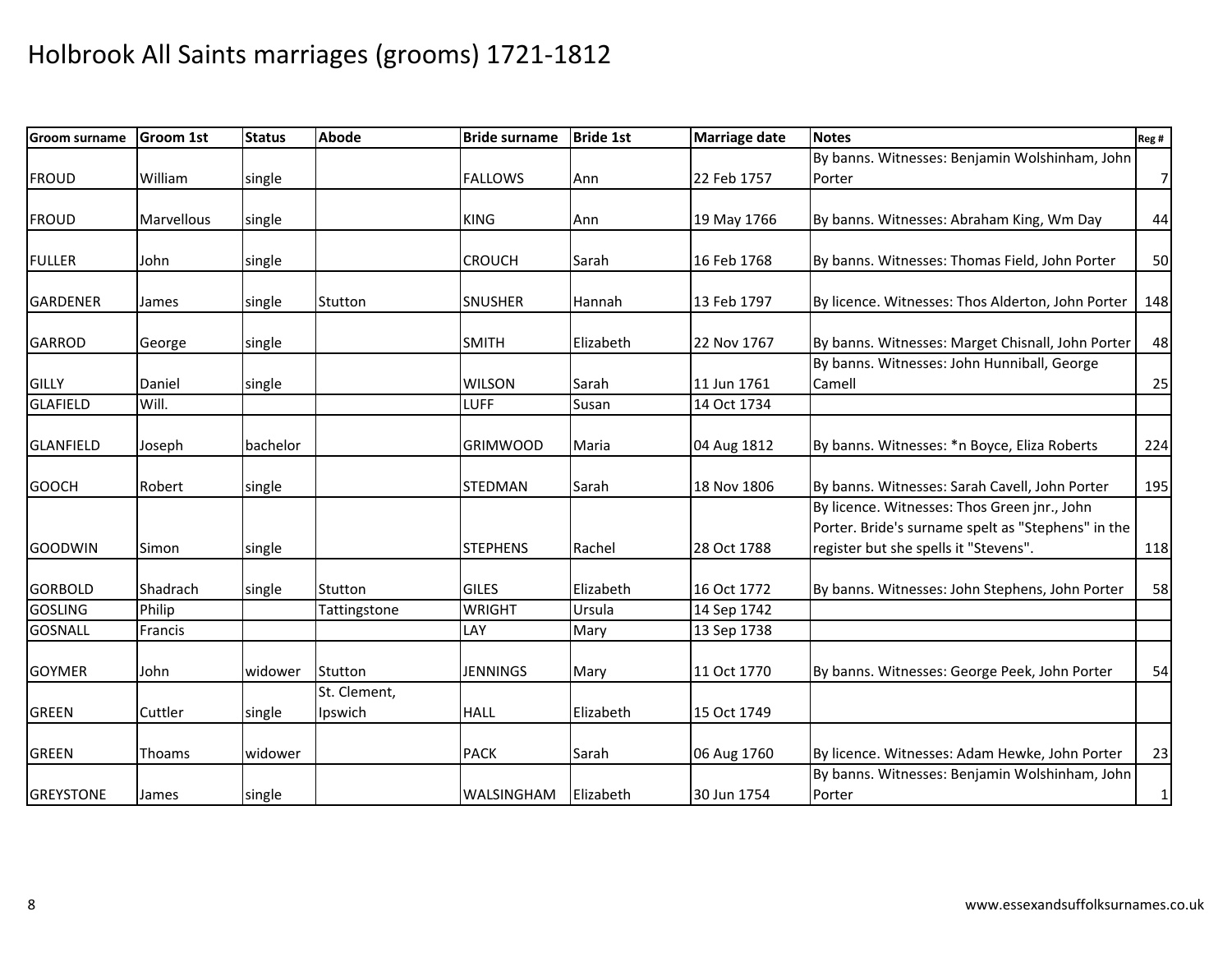| <b>Groom surname</b> | <b>Groom 1st</b> | <b>Status</b> | <b>Abode</b>  | <b>Bride surname</b> | <b>Bride 1st</b> | <b>Marriage date</b> | <b>Notes</b>                                       | Reg # |
|----------------------|------------------|---------------|---------------|----------------------|------------------|----------------------|----------------------------------------------------|-------|
|                      |                  |               |               |                      |                  |                      | By banns. Witnesses: Samuel Lambert, John          |       |
| <b>GRIMWOOD</b>      | John             | single        |               | <b>ALLISS</b>        | Sarah            | 26 Mar 1776          | Porter                                             | 80    |
|                      |                  |               |               |                      |                  |                      |                                                    |       |
| <b>GYHON</b>         | Risby            | single        |               | <b>DIGGANS</b>       | Susan            | 24 Jan 1773          | By banns. Witnesses: Thomas Beard, John Porter     | 66    |
| <b>HANNABALL</b>     | John             |               |               | <b>BOUCHIER</b>      | Hellen           | 18 Oct 1743          |                                                    |       |
|                      |                  |               | Lakenheath,   |                      |                  |                      |                                                    |       |
| <b>HARDY</b>         | John             | single        | Suffolk       | <b>KERSEY</b>        | Sarah            | 19 Nov 1812          | By licence. Witnesses: Sarah & Wm Cooper           | 227   |
| <b>HARRIS</b>        | Edmond           | widower       |               | <b>SCRIVINER</b>     | Margaret         | 27 Aug 1759          | By licence. Witnesses: George ?, Joseph Bardwell   | 17    |
| <b>HARTLY</b>        | Adam             |               |               | <b>GOODMAN</b>       | Susan            | 30 Jul 1738          |                                                    |       |
|                      |                  |               |               |                      |                  |                      |                                                    |       |
| <b>HARTLY</b>        | Samuel           | widower       |               | <b>CARTER</b>        | Mary             | 14 Feb 1779          | By banns. Witnesses: Will Langham, John Porter     | 92    |
| <b>HASTE</b>         | John             | widower       |               | PETFEILD             | Eliz.            | 10 Dec 1739          |                                                    |       |
|                      |                  |               |               |                      |                  |                      | By licence. Witnesses: Richard Chisnall, John      |       |
| <b>HAVILL</b>        | Benjamin         | single        | Stutton       | <b>CHISNALL</b>      | Margeret         | 17 Nov 1773          | Porter                                             | 70    |
|                      |                  |               |               |                      |                  |                      | By licence. Witnesses: Thos Alderton, William      |       |
| <b>HAWKINS</b>       | John             | single        |               | <b>BRUCE</b>         | Elizabeth        | 07 Apr 1763          | Rewse                                              | 32    |
| <b>HAYWARD</b>       | William          | widower       |               | <b>SPINK</b>         | Hannah           | 14 Jun 1804          | By banns. First witness is William Hayward senior. | 184   |
| <b>HAZELTON</b>      | John             | single        | Stutton       | <b>SLYTH</b>         | Elizabeth        | 21 Jun 1749          |                                                    |       |
|                      |                  |               |               |                      |                  |                      | By banns. Witnesses: Edward Freeman, Benjamin      |       |
| <b>HEARN</b>         | Stephen          | widower       |               | <b>FROST</b>         | Amey             | 08 Sep 1793          | <b>Buck</b>                                        | 136   |
|                      |                  |               |               |                      |                  |                      | By banns. Witnesses: John Porter, John Porter      |       |
| <b>HEWKE</b>         | Adam             | single        |               | <b>HAVELL</b>        | Susan            | 29 Jul 1764          | senr.                                              | 38    |
|                      |                  |               |               |                      |                  |                      | By licence. Witnesses: John Hunniball, Saml        |       |
| <b>HEWKE</b>         | William          | single        |               | LAURANCE             | Hannah           | 31 Aug 1768          | Chisnall                                           | 51    |
|                      |                  |               |               |                      |                  |                      | By licence. Witnesses: Hannah Hewke, John          |       |
| <b>HEWKE</b>         | Francis          | single        |               | <b>DURRANT</b>       | Susanna          | 04 Aug 1769          | Porter                                             | 53    |
|                      |                  |               | St. Nicholas, |                      |                  |                      | By licence. Witnesses: Fras. Hewke, George         |       |
| <b>HEWKE</b>         | Robert           | single        | Ipswich       | <b>COWELL</b>        | Elizh            | 25 May 1787          | Aldred                                             | 116   |
| <b>HODDY</b>         | William          | single        |               | <b>COOPER</b>        | Hannah           | 25 Dec 1798          | By banns. Witnesses: Mary Hall, Susan Cooper       | 159   |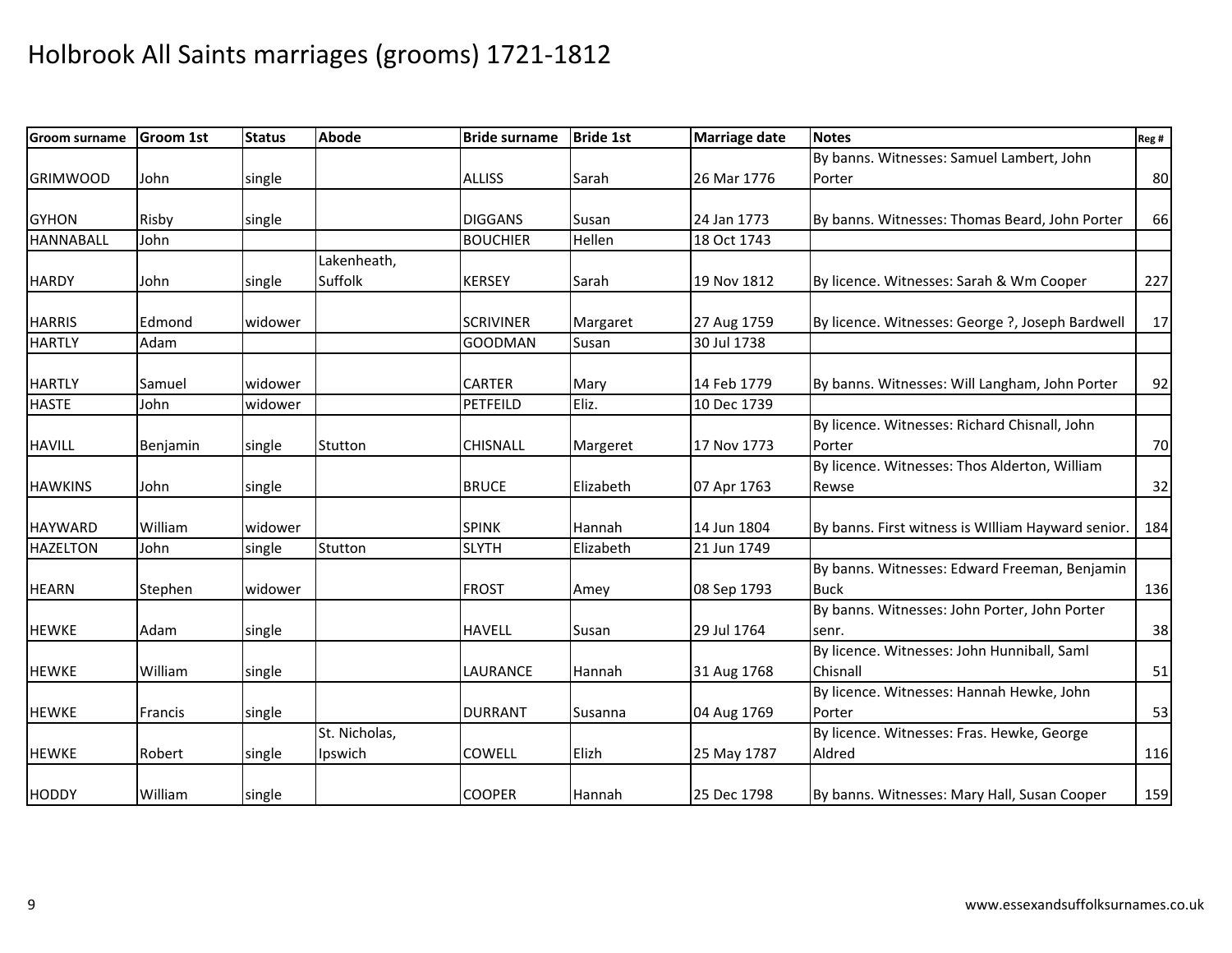| <b>Groom surname</b> | <b>Groom 1st</b> | <b>Status</b> | <b>Abode</b> | <b>Bride surname</b> | <b>Bride 1st</b> | <b>Marriage date</b> | <b>Notes</b>                                     | Reg # |
|----------------------|------------------|---------------|--------------|----------------------|------------------|----------------------|--------------------------------------------------|-------|
| <b>HOWLETT</b>       | John             |               | Stutton      | <b>KING</b>          | Martha           | 21 Oct 1751          | By banns                                         |       |
|                      |                  |               |              |                      |                  |                      | By licence. Witnesses: John Howlett senior, John |       |
| <b>HOWLETT</b>       | John             | single        |              | <b>GRIMSEY</b>       | Martha           | 30 Aug 1772          | Porter                                           | 64    |
|                      |                  |               |              |                      |                  |                      |                                                  |       |
| <b>HOWLETT</b>       | John             | widower       |              | <b>COOK</b>          | Mary             | 04 Mar 1792          | By banns. Witnesses: Sarah Baker, William Pooley | 132   |
|                      |                  |               |              |                      |                  |                      | By licence. Witnesses: Richard Keirsey, John     |       |
| HUNNIBALL            | John             | widower       |              | <b>PORTER</b>        | Elizabeth        | 17 Mar 1775          | Porter                                           | 76    |
|                      |                  |               |              |                      |                  |                      |                                                  |       |
| <b>HUNNIBALL</b>     | John             | single        |              | <b>PORTER</b>        | Sarah            | 07 Dec 1780          | By banns. Witnesses: John Porter, John Clark     | 95    |
| <b>HYAM</b>          | William          | single        |              | <b>CROSS</b>         | Susanna          | 15 Mar 1804          | By licence. Witnesses: Ann & John Cross          | 183   |
|                      |                  |               |              |                      |                  |                      | By banns. Witnesses: Elizabeth Stevens, John     |       |
| <b>JARROLD</b>       | Jonathan         | widower       |              | <b>COOK</b>          | Phoebe           | 07 Oct 1790          | Porter                                           | 123   |
|                      |                  |               |              |                      |                  |                      | By banns. Witnesses: Thos Alderton, Mary         |       |
| <b>JEFFERIES</b>     | John             | single        |              | <b>ALDERTON</b>      | Susan            | 19 Nov 1807          | Gardener                                         | 203   |
| <b>JENNINGS</b>      | Robert           | widower       | Stutton      | <b>SEAGER</b>        | Mary             | 15 Nov 1809          | By banns. Witnesses: John & Frances Wright       | 212   |
| <b>JOYLES</b>        | Robert           |               |              | <b>SEWELL</b>        | Hannah           | 07 Dec 1732          |                                                  |       |
| <b>KEEBLE</b>        | William          | single        | Freston      | <b>MUNT</b>          | Elizh            | 01 Mar 1789          | By banns. Witnesses: John Porter, Willm Munt     | 120   |
|                      |                  |               |              |                      |                  |                      | By licence. Witnesses: George Fisher, Robt       |       |
| <b>KEMBALL</b>       | Richard          | single        |              | <b>CORNELL</b>       | Ann              | 20 Apr 1786          | <b>Beckwith</b>                                  | 111   |
| <b>KEMBELL</b>       | George           | widower       |              | <b>SEWELL</b>        | Abigail          | 11 May 1738          | Ascension Day. The groom is a surgeon.           |       |
| <b>KING</b>          | John             |               |              | LAMBART              | Hannah           | 18 Feb 1730/31       |                                                  |       |
| <b>KING</b>          | William          | single        | Freston      | <b>POOLY</b>         | Elizabeth        | 02 Oct 1750          | <b>By licence</b>                                |       |
| <b>KING</b>          | Abraham          | single        |              | <b>CHISNELL</b>      | Frances          | 10 May 1759          | By banns. Witnesses: John King, John Porter      | 16    |
| <b>KING</b>          | John             | single        |              | <b>CHISNAL</b>       | Elizabeth        | 24 Jan 1759          | By banns. Witnesses: John & Abraham King         | 20    |
| <b>KING</b>          | John             | single        |              | <b>SEAGER</b>        | Mary             | 19 Oct 1762          | By banns. Witnesses: John Porter, Elizth Seager  | 30    |
| <b>KING</b>          | Abraham          | widower       |              | TURNER               | Elizabeth        | 15 Oct 1771          | By banns. Witnesses: John Waller, John Porter    | 57    |
| <b>KING</b>          | John             | single        |              | <b>SMITH</b>         | Sarah            | 17 Jun 1788          | By banns. Witnesses: Martha Porter, John Clarke  | 117   |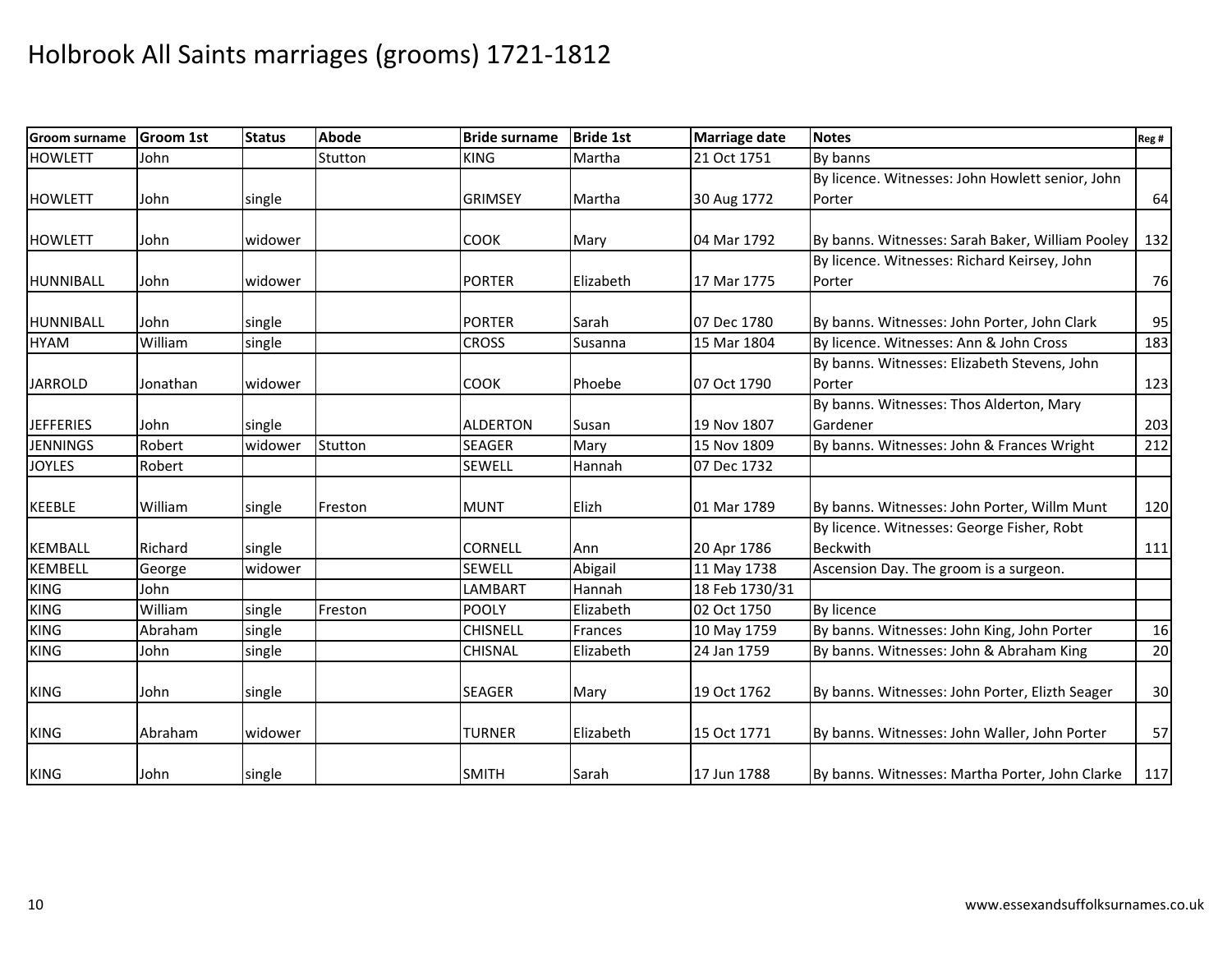| <b>Groom surname</b> | <b>Groom 1st</b> | <b>Status</b> | <b>Abode</b>   | <b>Bride surname</b> | <b>Bride 1st</b> | <b>Marriage date</b> | <b>Notes</b>                                          | Reg# |
|----------------------|------------------|---------------|----------------|----------------------|------------------|----------------------|-------------------------------------------------------|------|
|                      |                  |               | East Bergholt, |                      |                  |                      |                                                       |      |
| <b>KING</b>          | Samuel           | bachelor      | Suffolk        | <b>WHITING</b>       | Elizabeth        | 12 Mar 1799          | By licence. Witnesses: John & Aves Overett            | 160  |
|                      |                  |               | Kirton,        |                      |                  |                      |                                                       |      |
| <b>LAURANCE</b>      | Bartholomew      | widower       | Suffolk        | <b>CRANE</b>         | Hannah           | 08 Jul 1765          | By banns. Witnesses: Adam Crane, John Porter          | 40   |
| <b>LAWRANCE</b>      | Thomas           | widower       |                | <b>ABLET</b>         | Elizabeth        | 29 May 1747          |                                                       |      |
| LEE                  | Job              | widower       |                | <b>JACKSON</b>       | Sarah            | 26 Oct 1766          | By banns. Witnesses: Christall Rivett, John Porter    | 46   |
| <b>LEGGATT</b>       | Charles          | single        |                | <b>LUCAS</b>         | Mary             | 22 Aug 1803          | By banns. Witnesses: Mary Mudd, John Porter           | 175  |
| <b>LEGGET</b>        | John             | single        |                | <b>MUNT</b>          | Martha           | 07 Dec 1760          | By banns. Witnesses: John Clark, John Porter          | 24   |
| <b>LILLY</b>         | Francis          | single        |                | <b>MARTIN</b>        | Elizabeth        | 27 May 1772          | By banns. Witnesses: Wm Hewke, John Waller            | 62   |
| LONG                 | Stephen          | single        | Harkstead      | <b>CLARK</b>         | Elizabeth        | 19 Jan 1777          | By banns. Witnesses: John Chatten, John Porter        | 83   |
| LORD                 | John             | widower       | Chelmondiston  | <b>GRIMWOOD</b>      | <b>Dorcas</b>    | 07 Sep 1746          |                                                       |      |
| $LU_S$               | Samuel           |               |                | <b>SOMERS</b>        | Sarah            | * Feb 1721/2         | Marriage date is 29th Feb.                            |      |
| <b>LUCAS</b>         | James            | widower       |                | <b>CARTER</b>        | Elizabeth        | 15 Apr 1799          | By banns. Witnesses: Elizabeth Carver, John<br>Porter | 161  |
| <b>LUCAS</b>         | James            | single        |                | <b>HEWKE</b>         | Susan            | 11 Mar 1800          | By banns. Witnesses: Letty Lucas, John Porter         | 162  |
| <b>LUCAS</b>         | Jeremiah         | single        |                | <b>JACOBS</b>        | Susan            | 14 Dec 1803          | By banns. Witnesses: Thomas Seager, John Porter       | 181  |
| <b>LUCAS</b>         | John             | widower       |                | <b>DRIVER</b>        | Mary             | 09 Oct 1810          | By banns. Witnesses: John Clark, Mary Porter          | 219  |
|                      |                  |               | St. Matthew,   |                      |                  |                      | By licence. Witnesses: Sarah Alderton, Mary           |      |
| <b>LUNNISS</b>       | John             | single        | Ipswich        | <b>ALDERTON</b>      | Ann              | 29 Mar 1809          | Tayler                                                | 210  |
| <b>MANN</b>          | Samuel           | single        |                | <b>WRIGHT</b>        | Elizh            | 20 Apr 1786          | By banns. Witnesses: Thos Wallam, John Porter         | 112  |
| <b>MANNING</b>       | William          | single        | Stutton        | <b>FARDEN</b>        | Mary             | 23 Feb 1797          | By banns. Witnesses: Sarah Farden, John Porter        | 149  |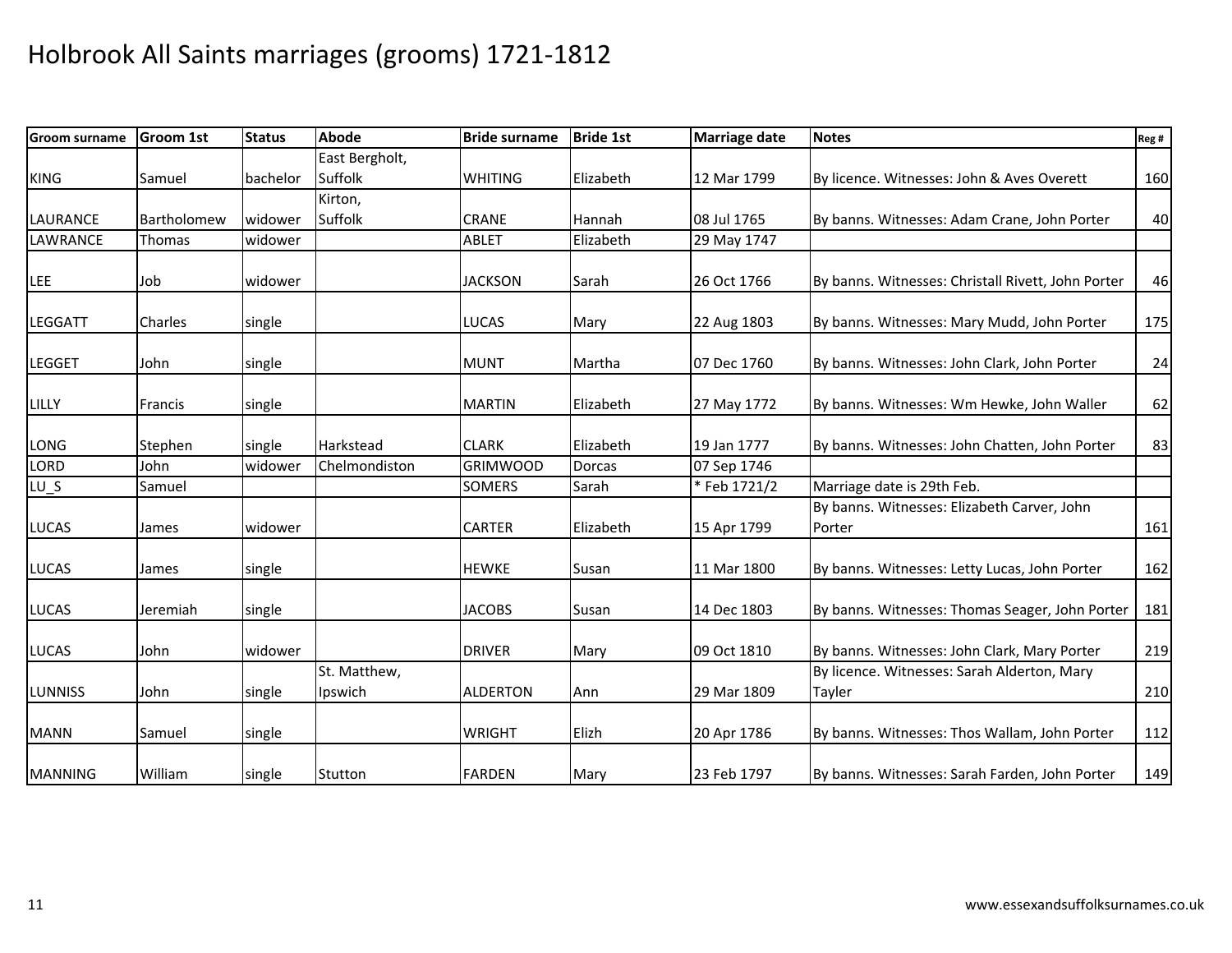| <b>Groom surname</b> | <b>Groom 1st</b> | <b>Status</b> | Abode         | <b>Bride surname</b> | <b>Bride 1st</b> | <b>Marriage date</b> | <b>Notes</b>                                            | Reg# |
|----------------------|------------------|---------------|---------------|----------------------|------------------|----------------------|---------------------------------------------------------|------|
|                      |                  |               |               |                      |                  |                      |                                                         |      |
| <b>MANNING</b>       | John             | single        | Stutton       | <b>GRIMWOOD</b>      | Elizabeth        | 13 Nov 1798          | By banns. Witnesses: John Porter, William Boyce         | 157  |
| <b>MARTIN</b>        | James            | widower       |               | <b>HALES</b>         | Mary             | 06 May 1738          |                                                         |      |
|                      |                  |               |               |                      |                  |                      |                                                         |      |
| <b>MARTIN</b>        | James            | widower       |               | ALLEBLASTER          | Mary             | 14 Apr 1766          | By banns. Witnesses: Adam Crane, John Porter            | 43   |
| <b>MARVEN</b>        | William          |               | Copdock       | <b>SEWELL</b>        | Ann              | 16 Feb 1741/42       |                                                         |      |
| <b>MAY</b>           | Thos             | single        |               | HUNNIBALL            | Sarah            | 07 Nov 1774          | By banns. Witnesses: Thos Green, Henry Shepard          | 73   |
|                      |                  |               |               |                      |                  |                      | By banns. Witnesses: Thomas Death, John                 |      |
| <b>MEADOWS</b>       | Thomas           | single        | Wherstead     | <b>DEATH</b>         | Hannah           | 04 Nov 1772          | <b>Hunniball</b>                                        | 59   |
| <b>MEE</b>           | Lazarus          |               |               | <b>CRUTTON</b>       | Thamar           | 08 Oct 1734          |                                                         |      |
| <b>MILLAN</b>        | Daniel           |               |               | <b>BOYCE</b>         | Ann              | 11 Jul 1743          | Groom is Daniel Millan jnr.                             |      |
| <b>MORGAN</b>        | George           | single        |               | <b>PAIN</b>          | Mary             | 24 Nov 1789          | By banns. Witnesses: John Porter, Chrystal Rivett       | 121  |
|                      |                  |               |               |                      |                  |                      |                                                         |      |
| <b>MORGAN</b>        | George           | widower       |               | <b>WILDE</b>         | Ann              | 30 Oct 1810          | By banns. Witnesses: Joseph Warren, John Porter         | 221  |
| <b>MULLENDER</b>     | Thos             | widower       |               | <b>RAULINGSON</b>    | Hannah           | 11 Feb 1752          | By banns                                                |      |
| <b>MUNT</b>          | John             |               |               | <b>MANNING</b>       | Hannah           | 26 Feb 1730/31       |                                                         |      |
| <b>MUNT</b>          | James            | widower       |               | <b>ALDERTON</b>      | Mary             | 20 Oct 1751          | By banns                                                |      |
| <b>MUNT</b>          | James            | single        |               | <b>HUNNIBALL</b>     | Sarah            | 15 Feb 1773          | By banns. Witnesses: Robert Bantock, John Porter        | 67   |
| <b>MUNT</b>          | James            | widower       |               | <b>VESEY</b>         | Mary Maria Ellis | 20 Jan 1780          | By banns. Witnesses: Jonathan Woolf, John Porter        | 94   |
| <b>MUNT</b>          | Edward           | widower       |               | <b>SEELEY</b>        | Mary             | 13 Sep 1796          | By banns. Witnesses: Sarah Munt, John Porter            | 146  |
| <b>MUNT</b>          | James            | single        | Chelmondiston | <b>TAYLOR</b>        | Mary             | 13 Oct 1796          | By banns. Witnesses: John Munt, Elizabeth Turner        | 147  |
| <b>MUNT</b>          | John             | single        |               | <b>BARBER</b>        | Amey             | 23 Oct 1797          | By banns. Witnesses: John Powlen, Thomas Munt           | 152  |
| NORFOLK              | Thomas           | single        |               | <b>HEWKE</b>         | Ann              | 26 Dec 1794          | By banns. Witnesses: Elizabeth Grimwook, John<br>Porter |      |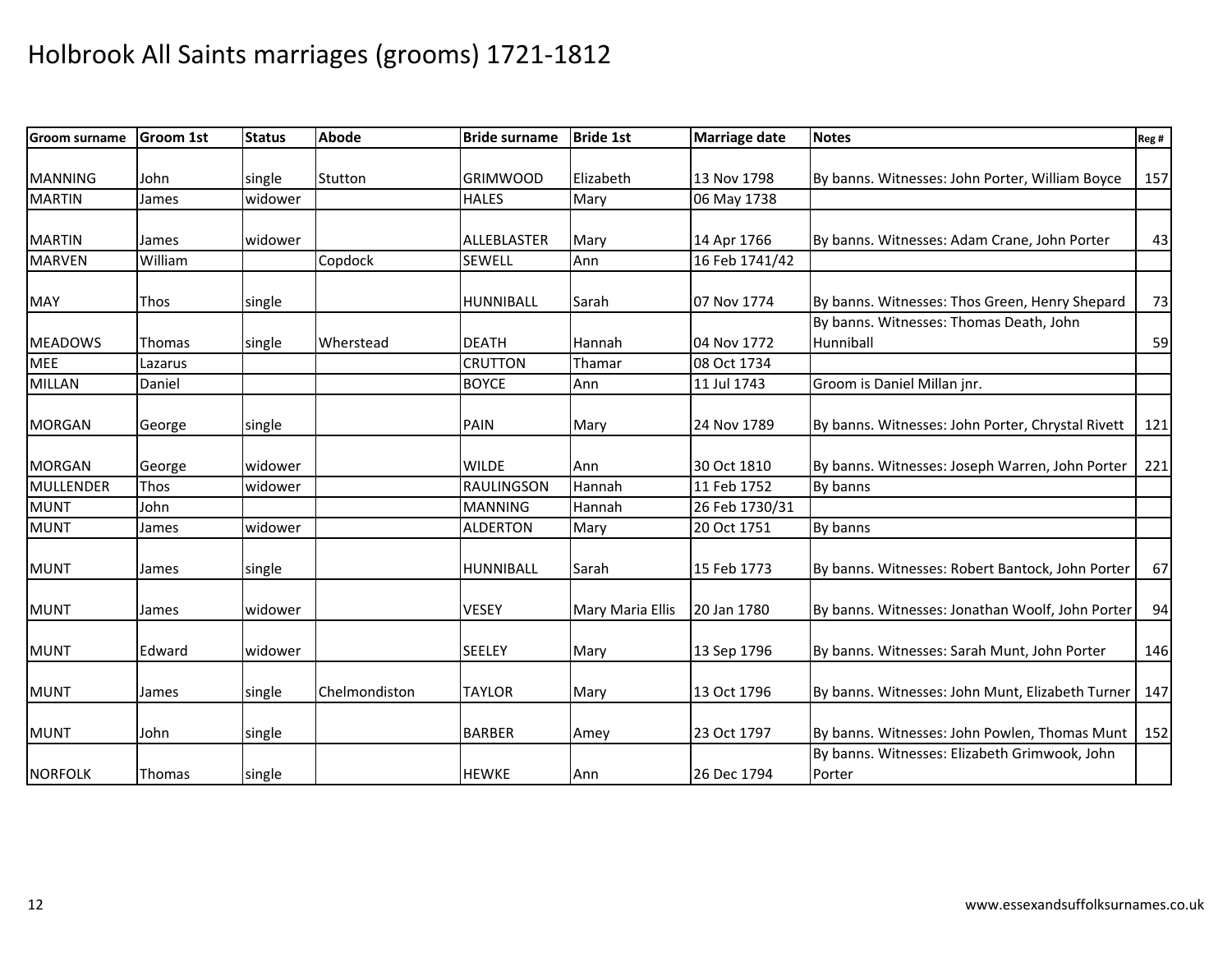| <b>Groom surname</b> | <b>Groom 1st</b> | <b>Status</b> | <b>Abode</b> | <b>Bride surname</b> | <b>Bride 1st</b> | <b>Marriage date</b> | <b>Notes</b>                                        | Reg# |
|----------------------|------------------|---------------|--------------|----------------------|------------------|----------------------|-----------------------------------------------------|------|
|                      |                  |               |              |                      |                  |                      |                                                     |      |
| <b>NUNN</b>          | Thomas           | widower       |              | <b>ARCHER</b>        | Elizabeth        | 23 Jan 1763          | By banns. Witnesses: Abraham Cole, John Porter      | 31   |
| <b>ORVIS</b>         | John             |               | Kersey       | <b>RUFFEL</b>        | Eliz.            | 15 Jun 1740          |                                                     |      |
|                      |                  |               | St. Clement, |                      |                  |                      |                                                     |      |
| <b>OVERETT</b>       | John             | single        | London       | <b>WHITING</b>       | Avis             | 03 Jul 1798          | By licence. Witnesses: Eliza Whiting, Thos? B. Cole | 156  |
| <b>PAGE</b>          | Robt             | single        |              | <b>DALE</b>          | Mary             | 16 Nov 1786          | By banns. Witnesses: John Porter, Ann Page          | 115  |
| <b>PAGE</b>          | Samuel           | single        |              | <b>LEGGATT</b>       | Sarah            | 21 Oct 1790          | By banns. Witnesses: Ann Page, Samuel Ward          | 124  |
| PAIN                 | John             | widower       |              | <b>BOARDMAN</b>      | Ann              | 09 Apr 1752          | By banns. John's 4th wife.                          |      |
|                      |                  |               | Wrabness,    |                      |                  |                      |                                                     |      |
| <b>PALMER</b>        | Jonas            | widower       | <b>Essex</b> | <b>MARSH</b>         | Mary             | 24 May 1757          | By banns. Witnesses: Richard Say, John Porter       | 11   |
| PANNIFER             | James            | single        | Stutton      | <b>GIRLINGTON</b>    | Susanna          | 24 Oct 1805          | By banns. Witnesses: Levi Romsey, John Porter       | 192  |
| PARKENSON            | John             |               |              | <b>EVERET</b>        | Mary             | 22 Mar 1721/22       |                                                     |      |
|                      |                  |               |              |                      |                  |                      |                                                     |      |
| <b>PARKER</b>        | Aaron            | single        |              | <b>COOK</b>          | Elizh            | 05 Nov 1783          | By banns. Witnesses: Thos Walden, John Porter       | 101  |
| <b>PARSON</b>        | William          | widower       |              | <b>ALLEN</b>         | Ann              | 21 Jul 1766          | By banns. Witnesses: Daniel Gilly, John Hunniball   | 45   |
| <b>PARSONS</b>       | Robert           | single        |              | <b>PINNER</b>        | Mary             | 26 Dec 1761          | By banns. Witnesses: William Green, John Porter     | 27   |
|                      |                  |               |              |                      |                  |                      |                                                     |      |
| <b>PARSONS</b>       | Robert           | widower       | Stutton      | <b>PORTER</b>        | Dorothy          | 04 Jan 1767          | By banns. Witnesses: Thos Nunn, John Porter         | 47   |
|                      |                  |               |              |                      |                  |                      | By banns. Witnesses: Samuel Lambert, John           |      |
| <b>PATRICK</b>       | George           | single        | Stutton      | <b>PARKER</b>        | Elizabeth        | 22 Oct 1777          | Weller                                              | 86   |
|                      |                  |               |              |                      |                  |                      |                                                     |      |
| <b>PAYNE</b>         | Samuel           | single        |              | <b>BURTON</b>        | Sarah            | 20 Apr 1785          | By banns. Witnesses: John Porter, Sarah Payne       | 108  |
|                      |                  |               |              |                      |                  |                      | By banns. Witnesses: Jonathan Woolfe, John          |      |
| <b>PEAK</b>          | Richard          | widower       |              | <b>HOLDEN</b>        | Catharine        | 30 Jan 1769          | Porter                                              | 52   |
| <b>PECK</b>          | Joseph           | single        | Bently       | <b>MARSH</b>         | Judith           | 17 Oct 1758          | By banns. Witnesses: John Porter, Mary Palmer       | 12   |
| <b>PECK</b>          | James            | single        |              | <b>HEWKE</b>         | Mary             | 03 May 1791          | By banns. Witnesses: Simon Goodwin, Mary Peck       | 128  |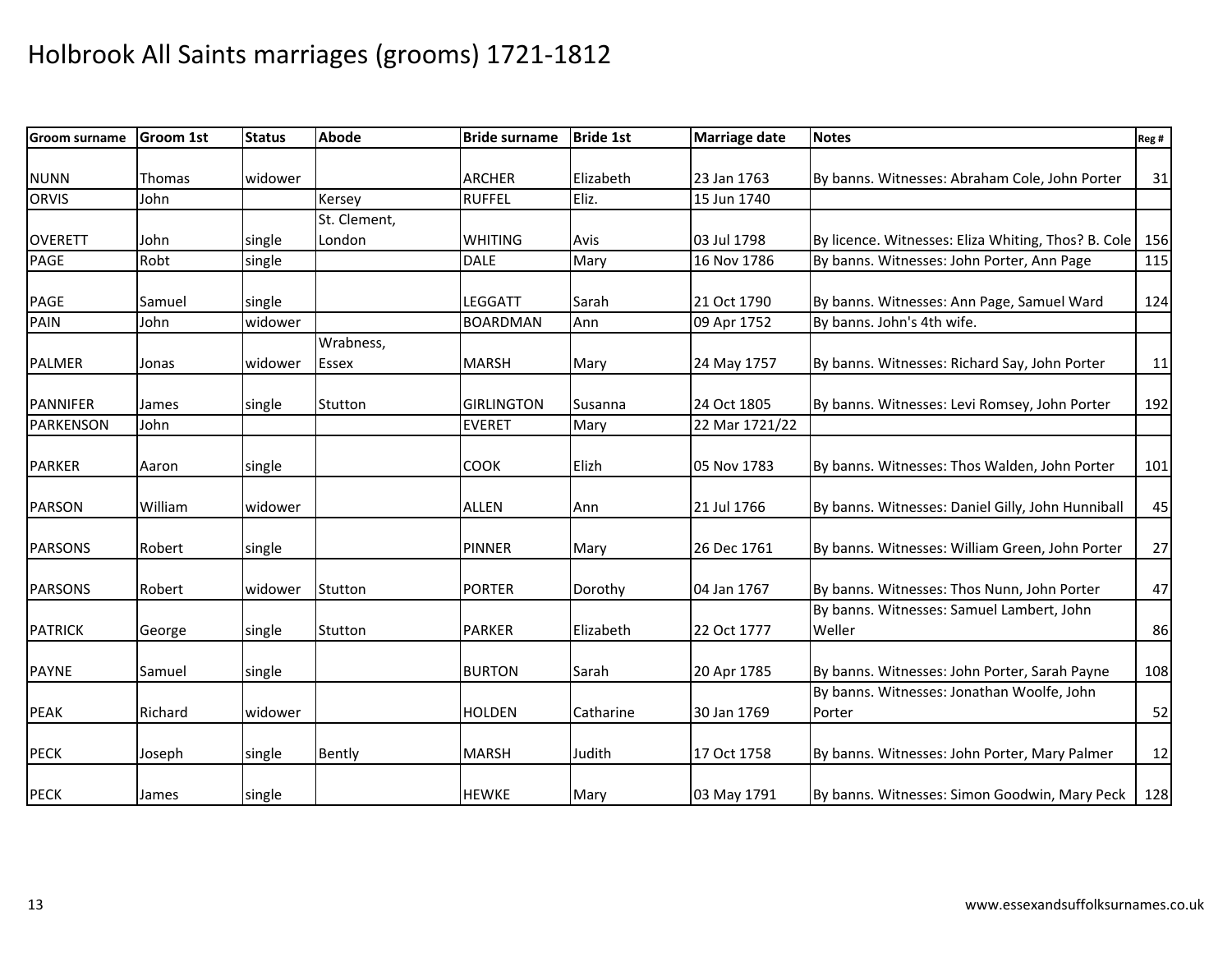| <b>Groom surname</b> | <b>Groom 1st</b> | <b>Status</b> | <b>Abode</b>           | <b>Bride surname</b> | <b>Bride 1st</b> | <b>Marriage date</b> | <b>Notes</b>                                                                                                                                 | Reg# |
|----------------------|------------------|---------------|------------------------|----------------------|------------------|----------------------|----------------------------------------------------------------------------------------------------------------------------------------------|------|
|                      |                  |               |                        |                      |                  |                      | By banns. Witnesses: Jeremiah Robert, John                                                                                                   |      |
| <b>PECK</b>          | George           | single        |                        | <b>CLARK</b>         | Mary             | 08 Jul 1794          | Porter                                                                                                                                       |      |
|                      |                  |               |                        |                      |                  |                      | By licence. Witnesses: Elizabeth Archer, John                                                                                                |      |
| PERRIMAN             | Thos             | single        |                        | <b>BRAME</b>         | Mary             | 21 Jan 1762          | Porter                                                                                                                                       | 28   |
| <b>POOLEY</b>        | John             |               |                        | <b>CLARKE</b>        | Sarah            | 02 Mar 1730/31       |                                                                                                                                              |      |
| <b>POOLY</b>         | William          | single        |                        | <b>THAXTER</b>       | Alice            | 06 Feb 1752          | By banns                                                                                                                                     |      |
| <b>POOLY</b>         | William          | single        |                        | <b>TURNER</b>        | Mary             | 12 Oct 1774          | By banns. Witnesses: Abraham King, John Waller                                                                                               | 72   |
| <b>PORTER</b>        | John             |               |                        | <b>BENNET</b>        | Dorothy          | 01 Aug 1741          |                                                                                                                                              |      |
| <b>PORTER</b>        | Samuel           |               |                        | <b>BENNET</b>        | Elizabeth        | 08 Jun 1742          |                                                                                                                                              |      |
| <b>PORTER</b>        | John             | single        |                        | WELLAM               | Martha           | 03 Mar 1773          | By banns. Witnesses: Mary Porter, John Porter                                                                                                | 61   |
| <b>PORTER</b>        | William          | single        |                        | <b>LIST</b>          | Mary             | 19 Apr 1776          | By banns. Witnesses are John Porter junior and<br>senior.                                                                                    | 81   |
|                      |                  |               |                        |                      |                  |                      | By banns. Not clear if groom's surname is Shave<br>or Race, so entry duplicated in spreadsheet to<br>accommodate both names. Witnesses: John |      |
| <b>RACE</b>          | Thomas           | single        | Tattingstone           | <b>TURNER</b>        | Unity            | 24 Dec 1778          | Farding, John Porter                                                                                                                         | 91   |
| RAULINGSON           | Ambrose          | widower       |                        | <b>BENNET</b>        | Hannah           | 21 Aug 1738          |                                                                                                                                              |      |
| <b>RAYMORE</b>       | Jonathan         |               |                        | SPENDLE              | Mary             | $* * 1729$           |                                                                                                                                              |      |
| <b>RAYNER</b>        | Daniel           | single        | Great Bromly,<br>Essex | <b>PORTER</b>        | Mary             | 20 Apr 1778          | By banns. Witnesses: John Porter, John Waller                                                                                                | 88   |
|                      |                  |               | St. James,             |                      |                  |                      | William Reed of St James, Colchester, Essex, &                                                                                               |      |
| <b>REED</b>          | William          |               | Colchester             | $*$ [RS] $*$         | Elizabeth        | * Apr 1752           | now sojourner in Stutton.                                                                                                                    |      |
| <b>REYNOLDS</b>      | Robert           |               |                        | <b>THORN</b>         | <b>Aviss</b>     | 26 Feb 1730/31       |                                                                                                                                              |      |
| <b>REYNOLDS</b>      | Hewke            | single        |                        | <b>BANTOFT</b>       | Mary             | 20 Sep 1748          |                                                                                                                                              |      |
|                      |                  |               | St. Mary Tower,        |                      |                  |                      |                                                                                                                                              |      |
| <b>RIBBANS</b>       | Samuel           | single        | Ipswich                | <b>WHITING</b>       | Elizabeth        | * Dec 1767           | By licence. Witnesses: John Betts, John Porter                                                                                               | 49   |
| <b>RICH</b>          | Stephen          |               |                        | <b>LYON</b>          | Amey             | 04 Oct 1731          |                                                                                                                                              |      |
|                      |                  |               |                        |                      |                  |                      | By banns. Witnesses: John Porter, George Rivitt                                                                                              |      |
| RIVITT               | Chrysta          | single        |                        | <b>RADCLIFF</b>      | Sarah            | 06 Feb 1764          | junr.                                                                                                                                        | 36   |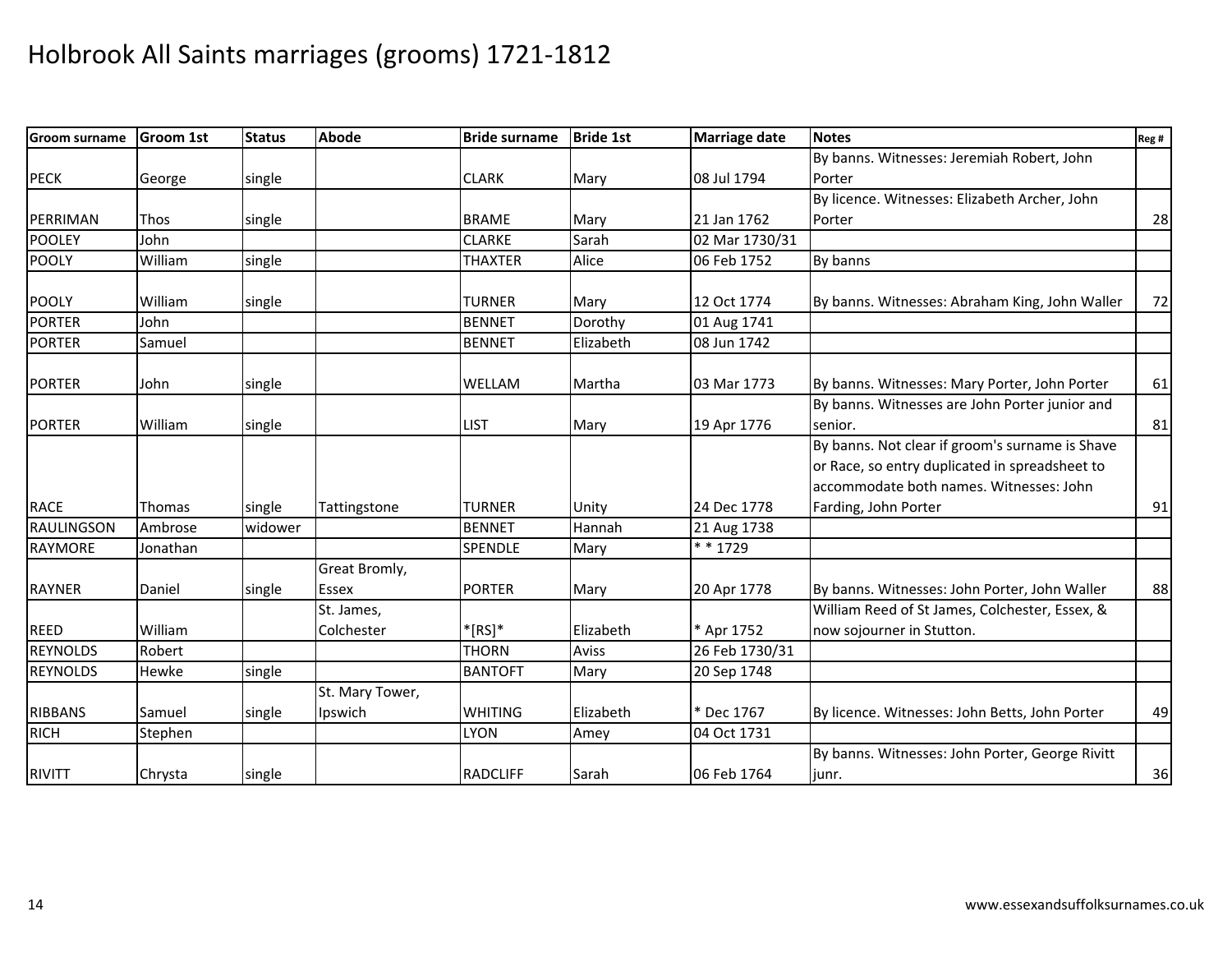| <b>Groom surname</b> | <b>Groom 1st</b> | <b>Status</b> | <b>Abode</b> | <b>Bride surname</b> | <b>Bride 1st</b> | <b>Marriage date</b> | <b>Notes</b>                                                                                                                                                         | Reg#                    |
|----------------------|------------------|---------------|--------------|----------------------|------------------|----------------------|----------------------------------------------------------------------------------------------------------------------------------------------------------------------|-------------------------|
|                      |                  |               |              |                      |                  |                      | By banns. Witnesses: Susan Canham, Elizabeth                                                                                                                         |                         |
| <b>ROBERTS</b>       | Jeremiah         | single        |              | <b>PECK</b>          | Mary             | 06 Aug 1793          | Tayler                                                                                                                                                               | 135                     |
| <b>ROGERS</b>        | William          |               |              | <b>RIVET</b>         | Martha           | 20 May 1725          |                                                                                                                                                                      |                         |
|                      |                  |               |              |                      |                  |                      |                                                                                                                                                                      |                         |
| <b>ROGERS</b>        | Bartholomew      | single        |              | <b>LONG</b>          | Sarah            | 21 Sep 1802          | By banns. Witnesses: Mary Seager, John Porter                                                                                                                        | 170                     |
| <b>SCOPES</b>        | John             | single        |              | <b>COOK</b>          | Warden           | 29 Oct 1793          | By banns. Witnesses: Thos Wallam, John Herbert                                                                                                                       | 137                     |
| <b>SCOPES</b>        | William          | single        |              | <b>DUNNETT</b>       | Sarah            | 26 Oct 1802          | By banns. Witnesses: Wm Steggold, John Porter                                                                                                                        | 170                     |
| <b>SCRIVENER</b>     | William          | single        |              | <b>INGRAM</b>        | Ann              | 22 Mar 1752          | By banns                                                                                                                                                             |                         |
| <b>SCRUTTON</b>      | Simon            | single        |              | <b>LONG</b>          | Sarah            | 01 Aug 1791          | By banns. Witnesses: Mary [S_]age, John Porter                                                                                                                       | 130                     |
| <b>SEAGER</b>        | Thos             | single        |              | <b>MARSH</b>         | Elizabeth        | 11 Jan 1757          | By banns. Witnesses: Thomas Chisnall, John Allen                                                                                                                     | 6 <sup>1</sup>          |
|                      |                  |               |              |                      |                  |                      | By banns. Witnesses: is Thomas Seager snr., John                                                                                                                     |                         |
| <b>SEAGER</b>        | Thomas           | single        |              | <b>GRIMWOOD</b>      | Elizabeth        | 01 Nov 1779          | Porter                                                                                                                                                               | 93                      |
| <b>SEMONS</b>        | Robert           |               |              | SAY                  | Mary             | 18 Feb 1730/31       |                                                                                                                                                                      |                         |
| <b>SEWELL</b>        | James            |               |              | <b>MUNT</b>          | Margaret         | 05 Apr 1723          |                                                                                                                                                                      |                         |
| <b>SHAVE</b>         | Thomas           | single        | Tattingstone | <b>TURNER</b>        | Unity            | 24 Dec 1778          | By banns. Not clear if groom's surname is Shave<br>or Race, so entry duplicated in spreadsheet to<br>accommodate both names. Witnesses: John<br>Farding, John Porter | 91                      |
|                      |                  |               |              |                      |                  |                      |                                                                                                                                                                      |                         |
| <b>SHEPHERD</b>      | Henry            | single        |              | <b>BROMLY</b>        | Margaret         | 23 Mar 1756          | By banns. Witnesses: John Porter, John Waller                                                                                                                        | $\overline{\mathbf{3}}$ |
| <b>SHEPHERD</b>      | James            | single        |              | <b>DUNNETT</b>       | Sarah            | 04 Oct 1810          | By banns. Witnesses: Thomas & Susan Dunnett                                                                                                                          | 217                     |
| <b>SMITH</b>         | William          | widower       | Woolverton   | <b>MUNT</b>          | Sarah            | 14 Oct 1800          | By banns. Witnesses: John Colson, John Porter                                                                                                                        | 163                     |
| <b>SOAR</b>          | Charles          | single        |              | <b>BANTICK</b>       | Sarah            | 13 Oct 1803          | By banns. Witnesses: Sam Sore, John Porter                                                                                                                           | 177                     |
| <b>SODER</b>         | Edward           | single        | Mistley      | <b>INGRAM</b>        | Elizabeth        | 09 Jun 1805          | By banns. Witnesses: Sarah Soder, John Porter                                                                                                                        | 191                     |
| <b>SOMERS</b>        | Robert           |               |              | <b>WILKERSON</b>     | Mary             | 19 Oct 1740          |                                                                                                                                                                      |                         |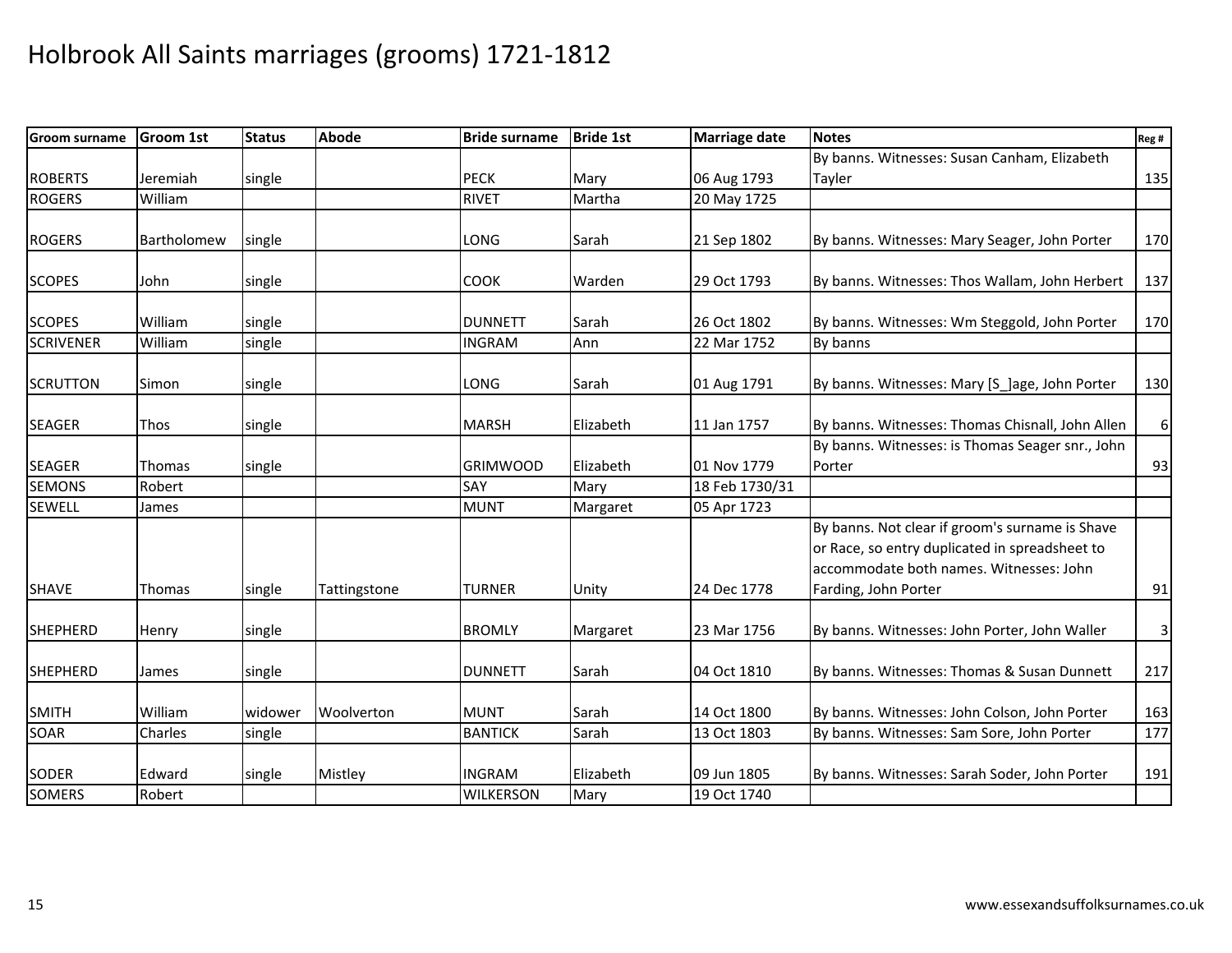| <b>Groom surname</b> | <b>Groom 1st</b> | <b>Status</b> | <b>Abode</b> | <b>Bride surname</b> | <b>Bride 1st</b> | <b>Marriage date</b> | <b>Notes</b>                                      | Reg # |
|----------------------|------------------|---------------|--------------|----------------------|------------------|----------------------|---------------------------------------------------|-------|
|                      |                  |               |              |                      |                  |                      |                                                   |       |
| <b>SOUTHGATE</b>     | William          | widower       |              | <b>HOLDEN</b>        | Susan            | 30 Oct 1810          | By banns. Witnesses: Isaac Peck, John Porter      | 220   |
| SPARROW              | William          | widower       |              | <b>KING</b>          | Mary             | 13 Mar 1781          | By banns. Witnesses: Abraham King, John Porter    | 96    |
|                      |                  |               |              |                      |                  |                      | Banns only - not a marriage. Banns read 21, 28    |       |
| SPARROW              | William          |               |              | <b>COOPER</b>        |                  | $* * 1755$           | Sep, 05 Oct 1755.                                 | 4     |
|                      |                  | single        |              |                      | Rose             |                      | Banns only - not a marriage. Banns read 24, Sep,  |       |
| <b>SPENDLY</b>       | Francis          | single        |              | <b>SMITH</b>         | Ann              | $* * 1758$           | 01, 08 Oct 1758.                                  | 17    |
|                      |                  |               |              |                      |                  |                      | Banns only - not a marriage. Banns read 24, Sep,  |       |
|                      |                  |               |              | <b>WARNER</b>        |                  | * * 1758             | 01, 08 Oct 1758.                                  |       |
| <b>SPENDLY</b>       | George           | single        |              |                      | Abigail          |                      |                                                   | 18    |
| <b>SPINK</b>         | Edward           | single        |              | <b>WHENT</b>         | Ann              | 19 Oct 1772          | By banns. Witnesses: Richard Keirsey, John Porter | 65    |
|                      |                  |               |              |                      |                  |                      | By banns. Witnesses: Eliz Mason, Aves Whittiny,   |       |
| <b>SQUIRRELL</b>     | George           | single        |              | <b>POOLEY</b>        | Mary             | 13 Mar 1792          | Saml Pooley                                       | 133   |
|                      |                  |               |              |                      |                  |                      | By banns. Witnesses: Rachel Simpson, Mary Ann     |       |
| <b>SQUIRRELL</b>     |                  | widower       |              | <b>JOHNSON</b>       | Mary             | 09 Oct 1810          | Cooper, Samuel Pooley                             |       |
|                      | George           |               |              |                      |                  |                      | By banns. Witnesses: Ann Buntick, George          | 218   |
| <b>STEARN</b>        | John             |               |              | <b>PECK</b>          |                  | 12 Oct 1807          |                                                   |       |
|                      |                  | single        |              |                      | Mary             |                      | Squirrell                                         | 201   |
| <b>STEDMAN</b>       | James            | single        |              | <b>FROST</b>         | Sarah            | 28 Jul 1801          | By licence. Witnesses: Martha & John Porter       | 167   |
|                      |                  |               |              |                      |                  |                      | By licence. Witnesses: Henry Shepard, John        |       |
| <b>STEGGAL</b>       | William          | single        |              | <b>WHINEY</b>        | Mary             | 20 May 1773          | <b>Hunniball</b>                                  | 68    |
|                      |                  |               |              |                      |                  |                      |                                                   |       |
| <b>STEGGALL</b>      | William          | widower       |              | <b>BETTS</b>         | Elizh            | 07 Sep 1784          | By banns. Witnesses: John Hunniball, John Porter  | 103   |
|                      |                  |               |              |                      |                  |                      |                                                   |       |
| <b>STEGGOLD</b>      | William          | single        |              | <b>BAKER</b>         | Maria            | 03 Jul 1804          | By banns. Witnesses: Joseph Button, Rose? Baker   | 186   |
|                      |                  |               |              |                      |                  |                      |                                                   |       |
| <b>STEWART</b>       | Samuel           | single        |              | <b>DRIVER</b>        | Sarah            | 24 Jun 1795          | By banns. Witnesses: Sarah Wiseman, John Porter   | 142   |
|                      |                  |               |              |                      |                  |                      |                                                   |       |
| <b>TANN</b>          | John             | single        | Stutton      | <b>HEWKE</b>         | Martha           | 21 Oct 1765          | By licence. Witnesses: Robt Hewke, John Porter    | 41    |
| <b>TAYLOR</b>        | Henery           | single        |              | <b>CHISNAL</b>       | Mary             | 19 Sep 1753          | By licence                                        |       |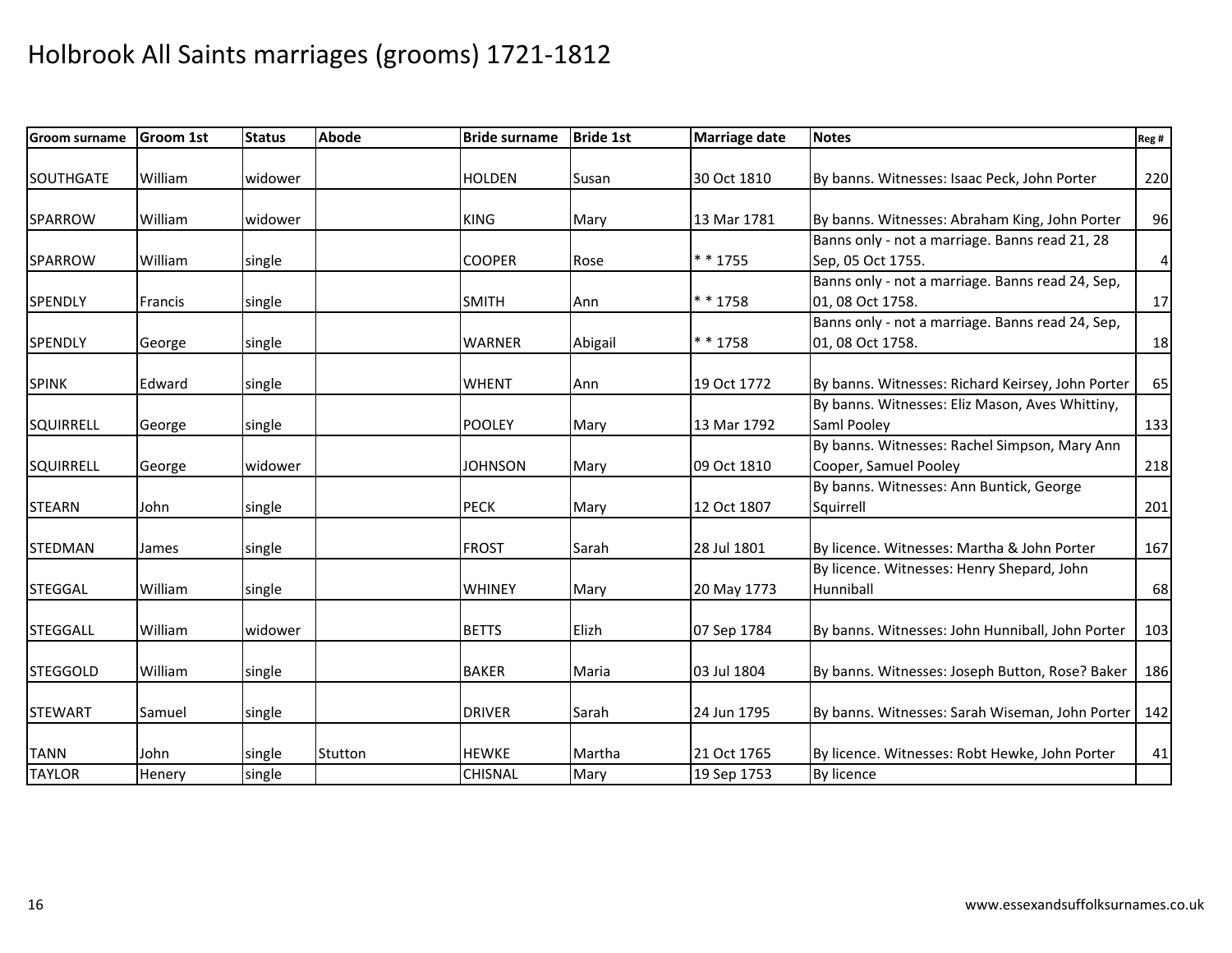| <b>Groom surname</b> | <b>Groom 1st</b> | <b>Status</b> | <b>Abode</b>  | <b>Bride surname</b> | <b>Bride 1st</b> | <b>Marriage date</b> | <b>Notes</b>                                     | Reg # |
|----------------------|------------------|---------------|---------------|----------------------|------------------|----------------------|--------------------------------------------------|-------|
|                      |                  |               |               |                      |                  |                      |                                                  |       |
| <b>TAYLOR</b>        | Henery           | single        |               | <b>MATTOCK</b>       | Mary             | 27 Jul 1760          | By banns. Witnesses: John Wilkin, John Porter    | 22    |
|                      |                  |               |               |                      |                  |                      | By licence. Witnesses: Charles Chisnell, Dorothy |       |
| <b>TAYLOR</b>        | Thomas           | single        |               | CHISNALL             | Susan            | 15 Dec 1761          | Potter                                           | 26    |
| <b>THORN</b>         | John             | single        |               | <b>HILL</b>          | Mary             | 06 Jun 1753          | By licence                                       |       |
| <b>TOPPLE</b>        | John             | single        |               | <b>PORTER</b>        | Martha           | 09 Nov 1808          | By banns. Witnesses: Maria & John Porter         | 204   |
| <b>VEASEY</b>        | Joseph           | single        |               | <b>LUCAS</b>         | Susan            | 14 Aug 1803          | By banns. Witnesses: John Munt, John Porter      | 174   |
|                      |                  |               |               |                      |                  |                      | By licence. Witnesses: Catherine Vincent, John   |       |
| <b>VINCENT</b>       | Samuel           | single        |               | <b>MUNT</b>          | Mary             | 10 Nov 1807          | Porter                                           | 202   |
|                      |                  |               |               |                      |                  |                      |                                                  |       |
|                      |                  |               | St. Margaret, |                      |                  |                      | Marital status of groom not given. Witnesses:    |       |
| <b>WAKE</b>          | Henry            |               | Ipswich       | CONNULLUN?           | Martha           | 04 Feb 1804          | Sarah Mayhew, William Manning                    | 182   |
| WALSINGHAM           | Benjamin         | single        |               | <b>BANTOFT</b>       | Sarah            | 04 Jan 1754          | By banns                                         |       |
| <b>WARREN</b>        | Edward           | widower       | Ipswich       | <b>DIMMARK</b>       | Susan            | 22 Feb 1740/41       |                                                  |       |
| <b>WARREN</b>        | Joseph           | single        |               | <b>WILDE</b>         | Susan            | 31 Mar 1803          | By banns. Witnesses: John Clark, John Porter     | 173   |
| <b>WAYLAND</b>       | George           |               |               | <b>REED</b>          | Mary             | 10 Apr 1726          |                                                  |       |
| <b>WEBSTER</b>       | Joseph           |               |               | S[AU]CKS             | Sarah            | 24 Nov 1728          |                                                  |       |
| <b>WEBSTER</b>       | James            | single        | Wherstead     | <b>SEAGER</b>        | Mary             | 23 Nov 1790          | By banns. Witnesses: Thomas Seager, John Porter  | 127   |
| <b>WELHAM</b>        | John             | single        |               | <b>HAVILL</b>        | Ann              | 13 Feb 1778          | By banns. Witnesses: Thos Willham, John Porter   | 87    |
|                      |                  |               |               |                      |                  |                      | By banns. Witnesses: Robert Ellington, John      |       |
| WELLUM               | Thos.            | widower       | Stutton       | COOK                 | Elizabeth        | 11 Jul 1773          | Porter                                           | 69    |
| <b>WHINEY</b>        | Robert           | single        |               | <b>DOUBLE</b>        | Susan            | 12 Oct 1775          | By banns. Witnesses: John Whiney, John Porter    | 77    |
| <b>WHINNEY</b>       | Abraham          |               |               | <b>POOLY</b>         | Judith           | 10 Dec 1734          |                                                  |       |
| <b>WHINNEY</b>       | John             |               |               | <b>SEMONS</b>        | Catharine        | 30 Sep 1735          |                                                  |       |
|                      |                  |               |               |                      |                  |                      | By banns. Witnesses: Robert Whinny, Elizabeth    |       |
| <b>WHINNY</b>        | John             | single        |               | <b>GRIMWOOD</b>      | Susannah         | 15 Sep 1808          | Keeble                                           | 208   |